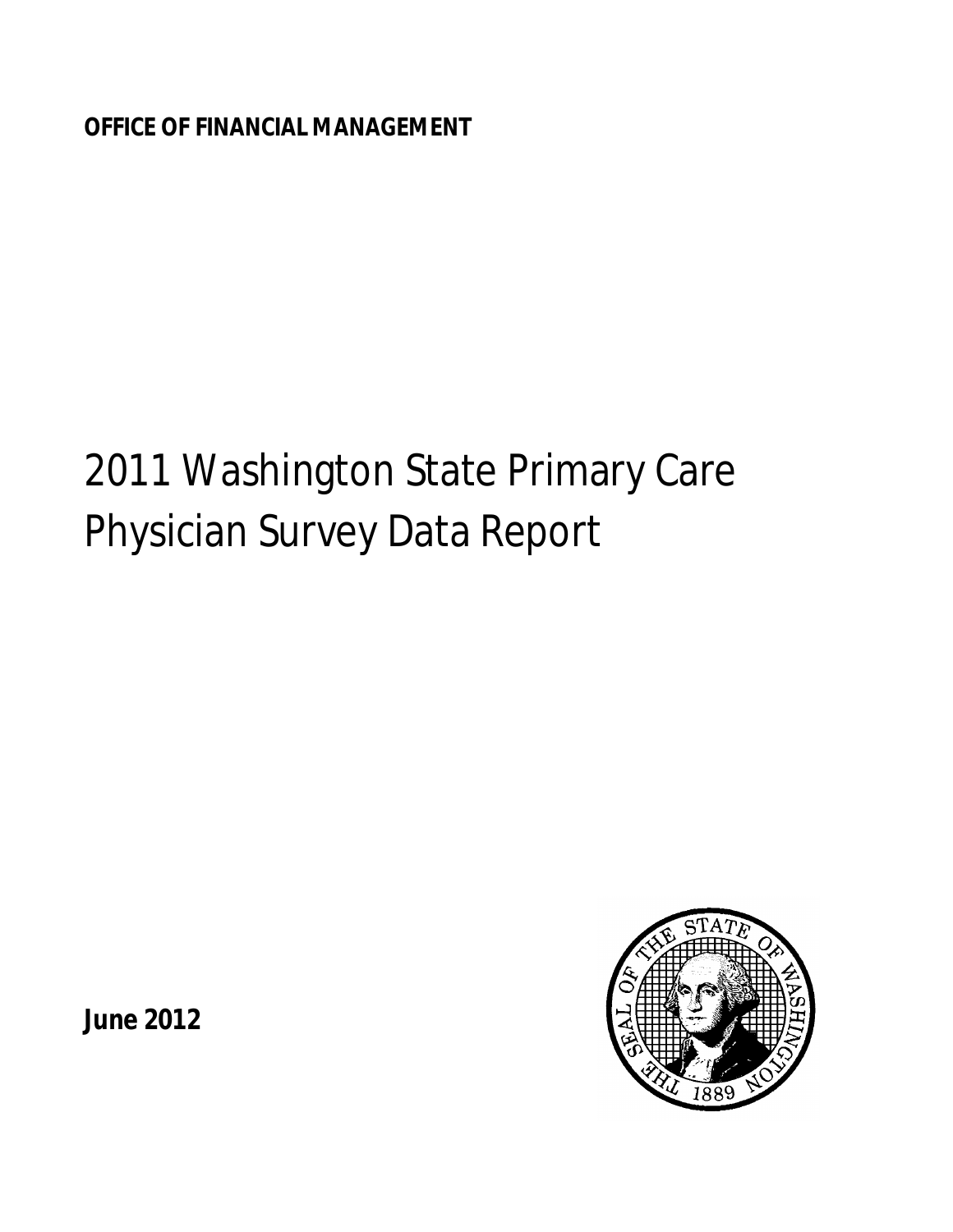# **Table of Contents**

## **Section I – Practice Status and Specialty**

| Q02: Do you currently provide direct patient care only in Washington, |  |
|-----------------------------------------------------------------------|--|
|                                                                       |  |
|                                                                       |  |
|                                                                       |  |
|                                                                       |  |
|                                                                       |  |
|                                                                       |  |
|                                                                       |  |

## **Section II – Practice Site in Washington**

| Q08 (10): # of providers at main practice - Cert. Nurse Midwives (CNM- |   |
|------------------------------------------------------------------------|---|
|                                                                        | 9 |
|                                                                        |   |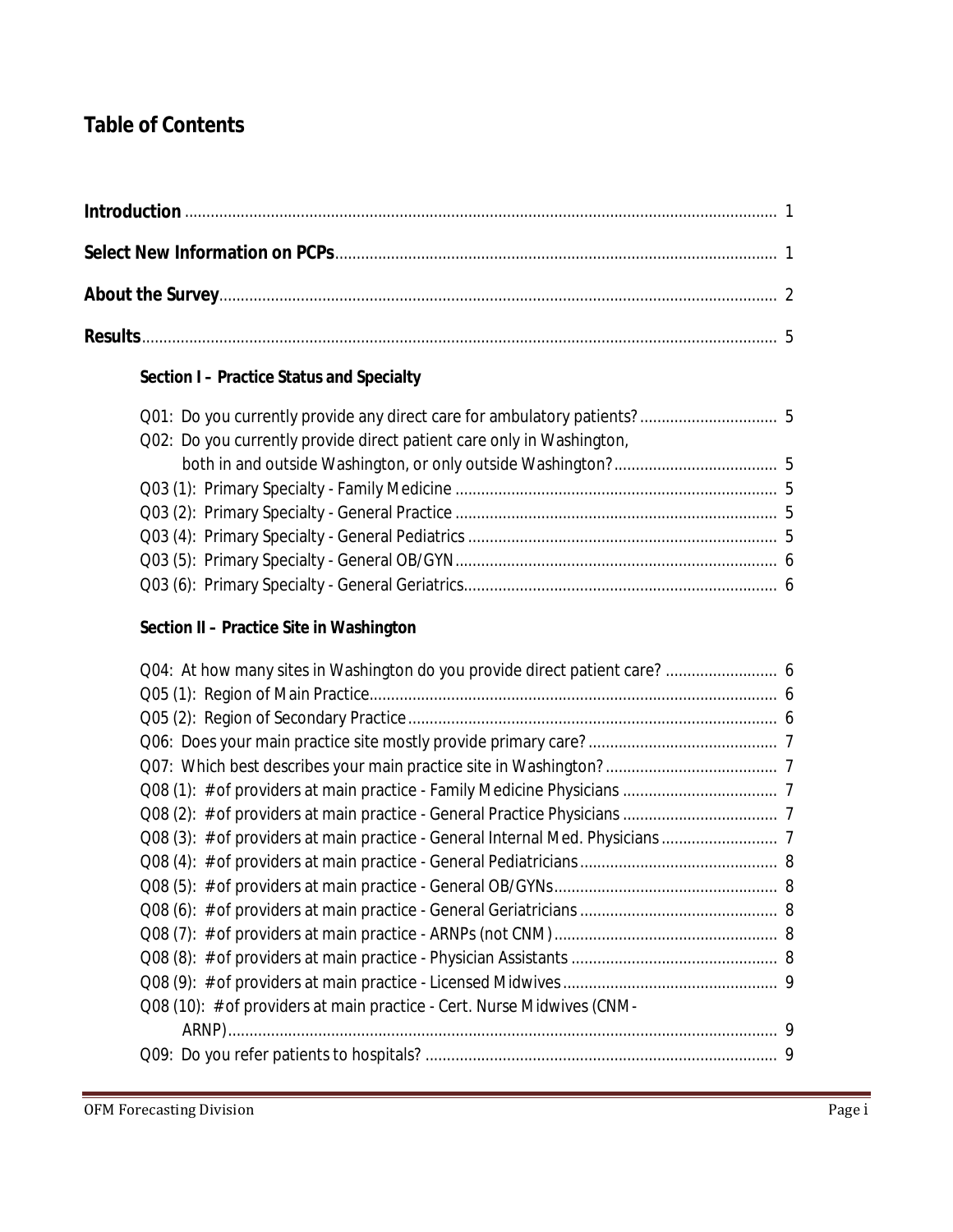| Q10: Is the hospital where you refer the largest number of your patients |  |
|--------------------------------------------------------------------------|--|
|                                                                          |  |
|                                                                          |  |

## **Section III – Practice Activities**

| Q12 (2): Work hours per typical week in WA - Administration of Clinical   |  |
|---------------------------------------------------------------------------|--|
|                                                                           |  |
| Q12 (3): Work hours per typical week in WA - Other Physician Activities10 |  |
| Q12 (4): Work hours per typical week in WA - Computed Total Hours 10      |  |
| Q13: Thinking about the time you spent on direct patient care during your |  |
| last typical work week in Washington, how much of that time was           |  |
|                                                                           |  |
| Q14 (1): Work hours per typical week outside WA - Direct Patient Care 11  |  |
| Q14 (2): Work hours per typical week outside WA - Administration of       |  |
|                                                                           |  |
| Q14 (3): Work hours per typical week outside WA - Other Physician         |  |
|                                                                           |  |
| Q14 (4): Work hours per typical week outside WA - - Computed Total        |  |
|                                                                           |  |
| Q15: Approximately how many weeks did you work as a physician in 2010?12  |  |
|                                                                           |  |
|                                                                           |  |

## **Section IV – Patient Service**

| Q18: At all sites in WA in 2010, how many patients did you provide care        |  |
|--------------------------------------------------------------------------------|--|
|                                                                                |  |
|                                                                                |  |
|                                                                                |  |
| Q21: How many new patients do you yourself plan to accept at main site?13      |  |
| Q22: Of the new patients you plan to accept, how many are Medicaid             |  |
|                                                                                |  |
|                                                                                |  |
|                                                                                |  |
| Q25 (1): # of visits seen last typical week - in Office and Outpatient Clinics |  |
|                                                                                |  |
| Q25 (3): # of visits seen last typical week - in Nurse Homes and Patient       |  |
|                                                                                |  |
| Q25 (4): # of visits seen last typical week - in Telephone Consultation14      |  |

,我们就会在这里,我们就会在这里,我们就会在这里,我们就会在这里,我们就会在这里,我们就会在这里,我们就会在这里,我们就会在这里,我们就会在这里,我们就会在这里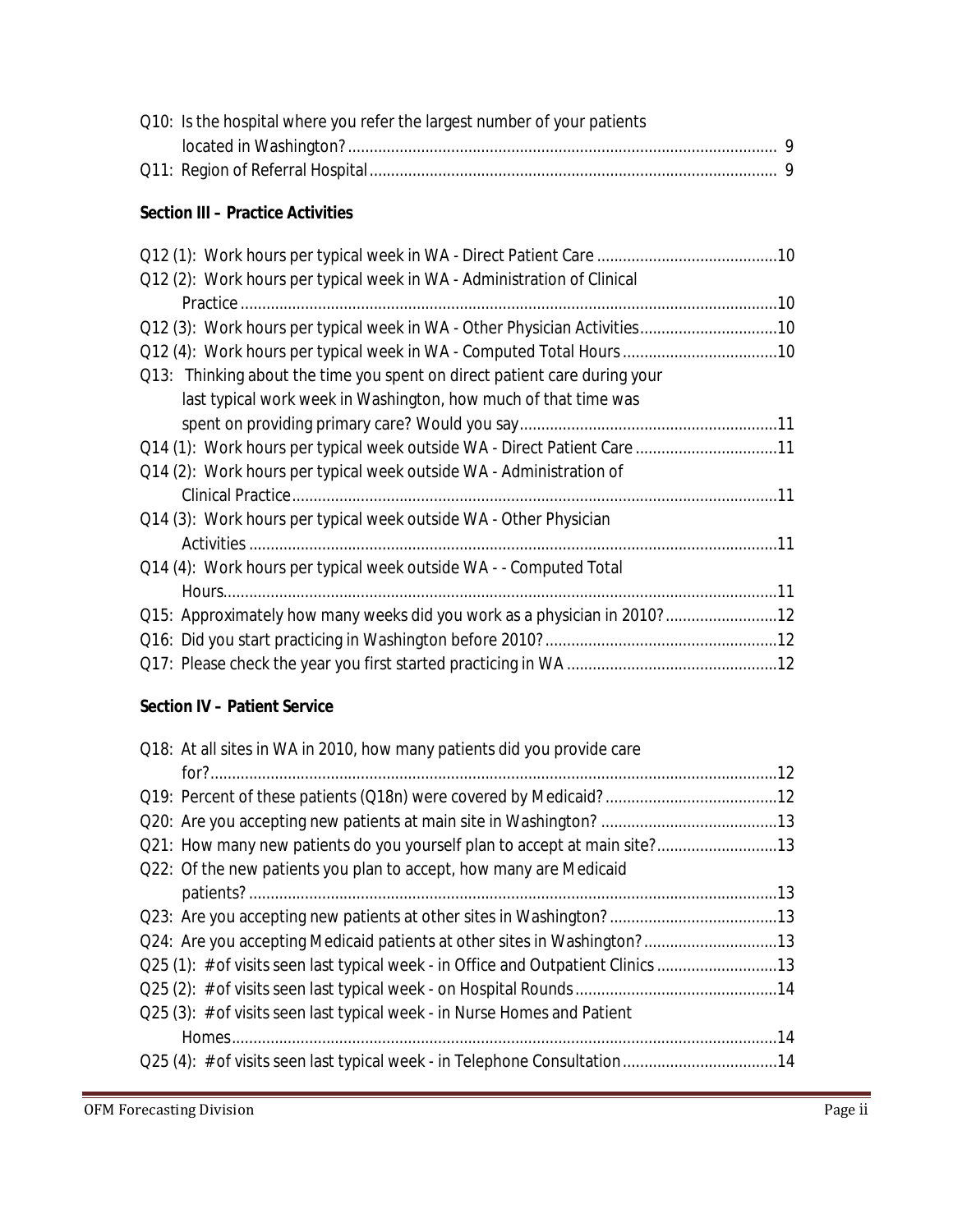| Q25 (5): # of visits seen last typical week – via Email/Other Electronic   |  |
|----------------------------------------------------------------------------|--|
|                                                                            |  |
| Q26: Do you normally see patients in early morning, evening, or weekend    |  |
|                                                                            |  |
| Q27: Do you have a need for interpreter services for your patients at your |  |
|                                                                            |  |
| Q28: Do you have adequate access to interpreter services at your WA        |  |
|                                                                            |  |
|                                                                            |  |
|                                                                            |  |
|                                                                            |  |
|                                                                            |  |
|                                                                            |  |
|                                                                            |  |
|                                                                            |  |
|                                                                            |  |
|                                                                            |  |
|                                                                            |  |
|                                                                            |  |
|                                                                            |  |
|                                                                            |  |
|                                                                            |  |
|                                                                            |  |
|                                                                            |  |

## **Section V – Practice History**

| Q30: How many years have you practiced as a licensed physician in the |  |
|-----------------------------------------------------------------------|--|
|                                                                       |  |
|                                                                       |  |
|                                                                       |  |
|                                                                       |  |

## **Section VI - Background**

| Q33 (2): Did you earn the degree in - Doctor of Osteopathic Medicine    |  |
|-------------------------------------------------------------------------|--|
|                                                                         |  |
|                                                                         |  |
| Q34: In which U.S. state or other country (if outside the U.S.) did you |  |
|                                                                         |  |
|                                                                         |  |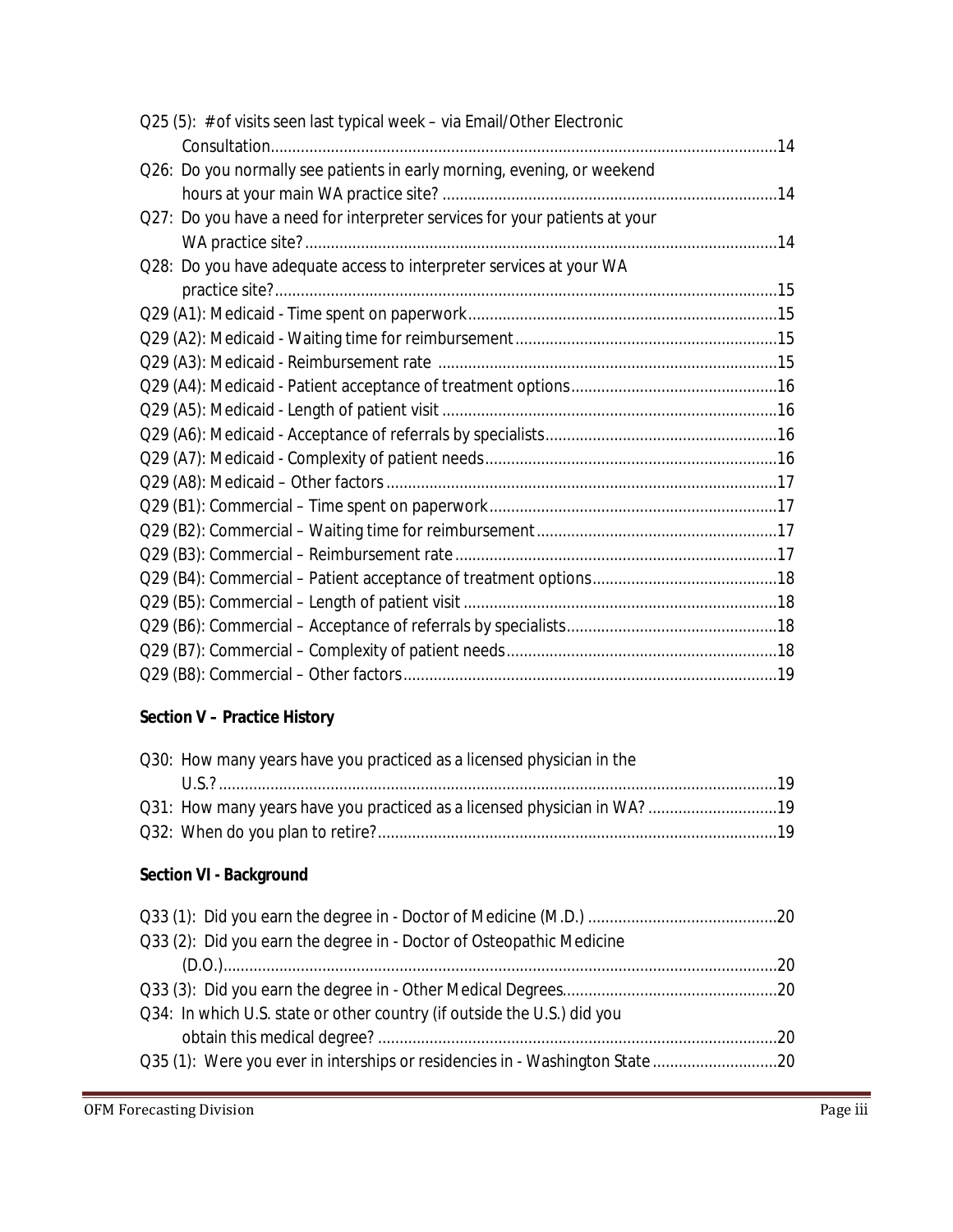| Q35 (2): Were you ever in interships or residencies in - a Rural Community20 |  |
|------------------------------------------------------------------------------|--|
| Q35 (3): Were you ever in interships or residencies in - An inner-city       |  |
|                                                                              |  |
| Q35 (4): Were you ever in interships or residencies in - A Predominantly     |  |
|                                                                              |  |
| Q35 (5): Were you ever in interships or residencies in - Were in none of     |  |
|                                                                              |  |
|                                                                              |  |
|                                                                              |  |
|                                                                              |  |
|                                                                              |  |
| Q39 (2): What race do you consider yourself to be - Black or African         |  |
|                                                                              |  |
| Q39 (3): What race do you consider yourself to be - Asian or Pacific         |  |
|                                                                              |  |
| Q39 (4): What race do you consider yourself to be - American Indian or       |  |
|                                                                              |  |
|                                                                              |  |
| Q40: Languages you feel comfortable communicating in for most clinical       |  |
|                                                                              |  |
| Q41: Are you a participating provider of any provider networks (including    |  |
|                                                                              |  |
|                                                                              |  |
|                                                                              |  |

# **Appendixes**

| A. 2011 Washington State Primary Care Physician Survey Questionnaire  24 |  |
|--------------------------------------------------------------------------|--|
| B. Comparison of Responding Physicians and Total Physician Population 29 |  |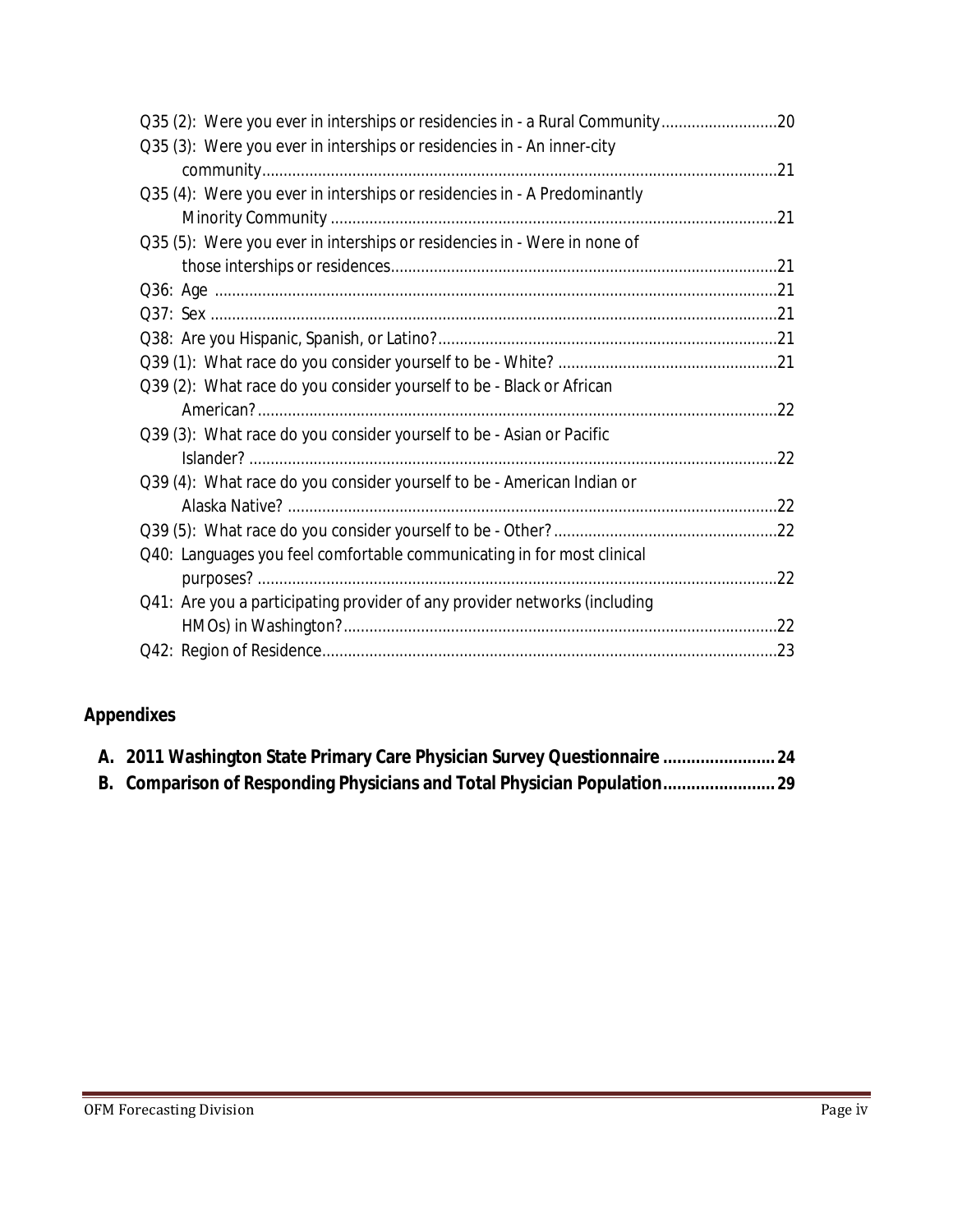# **2011 Washington State Primary Care Physician Survey**

# **Data Report**

## **Introduction**

The Office of Financial Management (OFM) conducted, in the summer months of 2011, a survey of primary care physicians (PCP) practicing in Washington. The purpose of the survey was to gain knowledge of the characteristics and capacity of the PCP workforce, particularly in light of the much anticipated increase in demand for PCP services when a large number of currently uninsured persons are set to gain coverage in 2014 under the federal health reform law – the Affordable Care Act (ACA). The survey was funded through the U.S. Department of Health and Human Services (DHHS) through the State Health Access Program (SHAP). This report presents the distribution of the survey responses. More analyses of the survey data will be forthcoming.

## **Select New Information on PCPs**

Some of the information in this survey was collected for the first time on Washington's PCPs. Here are a few examples (also see chart on the next page):

- Approximately one in five (23 percent) of the PCPs practiced at 2 or more sites.
- Seven in ten (70 percent) of the PCPs provided care to 1,000 or more patients in 2010.
- Two in three (67 percent) of the PCPs had a patient mix in which Medicaid patients constituted less than one third of the total patients.
- Nearly eight in ten (79 percent) of the PCPs reported they are accepting new patients at the main practice site.
- $\mathcal{L}^{\mathcal{L}}$ Three in ten (30 percent) of PCPs accepting new patients reported that they are not accepting new Medicaid patients. When combined with PCPs not accepting any new patients at all, a total of 45 percent of the PCPs are not currently accepting new Medicaid patients.
- Nearly two-thirds (64 percent) of the PCPs reported that they have a need for interpreter services for their patients at their main practice sites; however; about one in ten (12 percent) reported that their access to such services is inadequate.

See Results section for detailed responses to each question in the survey.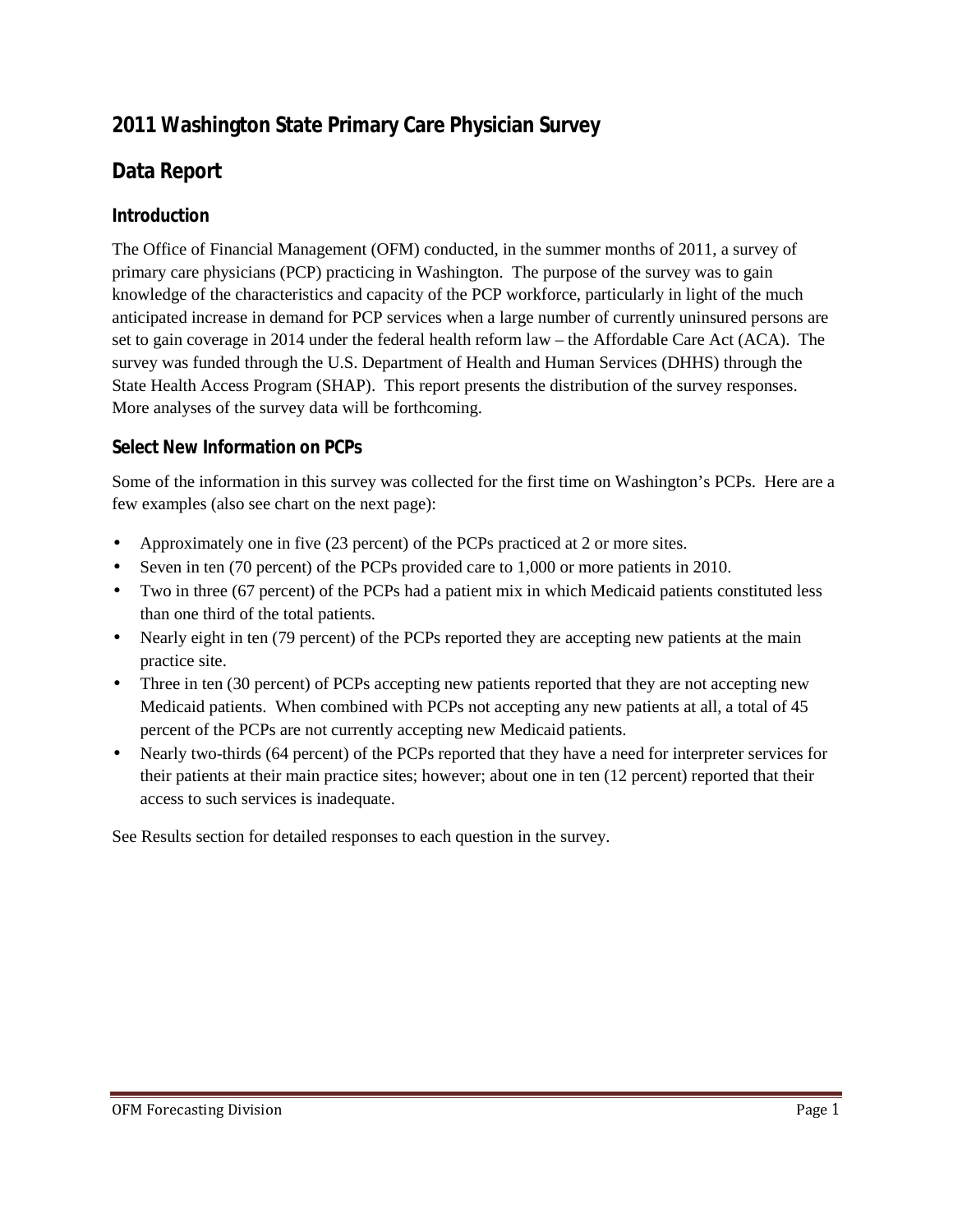

#### **Selected Responses from 2011 Washington State Primary Care Physician Survey (N=5498)**

## **About the Survey**

The 20[1](#page-6-0)1 Washington State Primary Care Physician Survey<sup>1</sup> was designed to be a census of all primary care physicians. Physicians with the following primary specialties are considered as PCPs in this survey: Family Medicine, General Medicine, Internal Medicine, Pediatrics, OB/GYN, and Geriatrics.<sup>[2](#page-6-1)</sup> The list of physicians in these specialties was obtained by the data collection contractor, the Gilmore Research Group, from a data vendor of the American Medical Association (AMA). AMA maintains a database called the Physician Masterfile, which includes current and historical data on virtually all doctors of Medicine (MD) and doctors of Osteopathic Medicine (DO).<sup>[3](#page-6-2)</sup> All records in the Physician Masterfile in the selected specialties and with a current Washington state mailing address and an "active" status were extracted to form the physician list for the survey.

The survey questionnaire was developed by the health care research group in OFM Forecasting Division in consultation with Susan Skillman, Deputy Director of the Center for Health Workforce Studies at the University of Washington. Several other experts were also consulted for the questionnaire development. A small-scale pretest of the questionnaire was conducted with physicians practicing in primary care. The primary mode for the survey was mail. The questionnaire was planned to be mailed first to all physicians on the list obtained from AMA and then in a second mailing to those who did not respond to

 $\overline{\phantom{a}}$ 

<span id="page-6-0"></span><sup>&</sup>lt;sup>1</sup> The full title of the survey is *Washington State Survey of Physicians in Family Medicine, General Practice, Internal Medicine, Pediatrics, OB/GYN, and Geriatrics.*<br><sup>2</sup> While all physicians in family medicine and general medicine are considered as PCPs, physicians in internal

<span id="page-6-1"></span>medicine, pediatrics, OB/GYN, and geriatrics may practice in a sub-specialty that does not deliver primary care. To separate the non-PCPs and PCS in those primary specialties, the survey used instead the descriptions of General Internal Medicine, General Pediatrics, General OB/GYN, and General Geriatrics.

<span id="page-6-2"></span><sup>&</sup>lt;sup>3</sup> See <u>http://www.ama-assn.orq/ama/pub/about-ama/physician-data-resources/physician-masterfile.page</u>.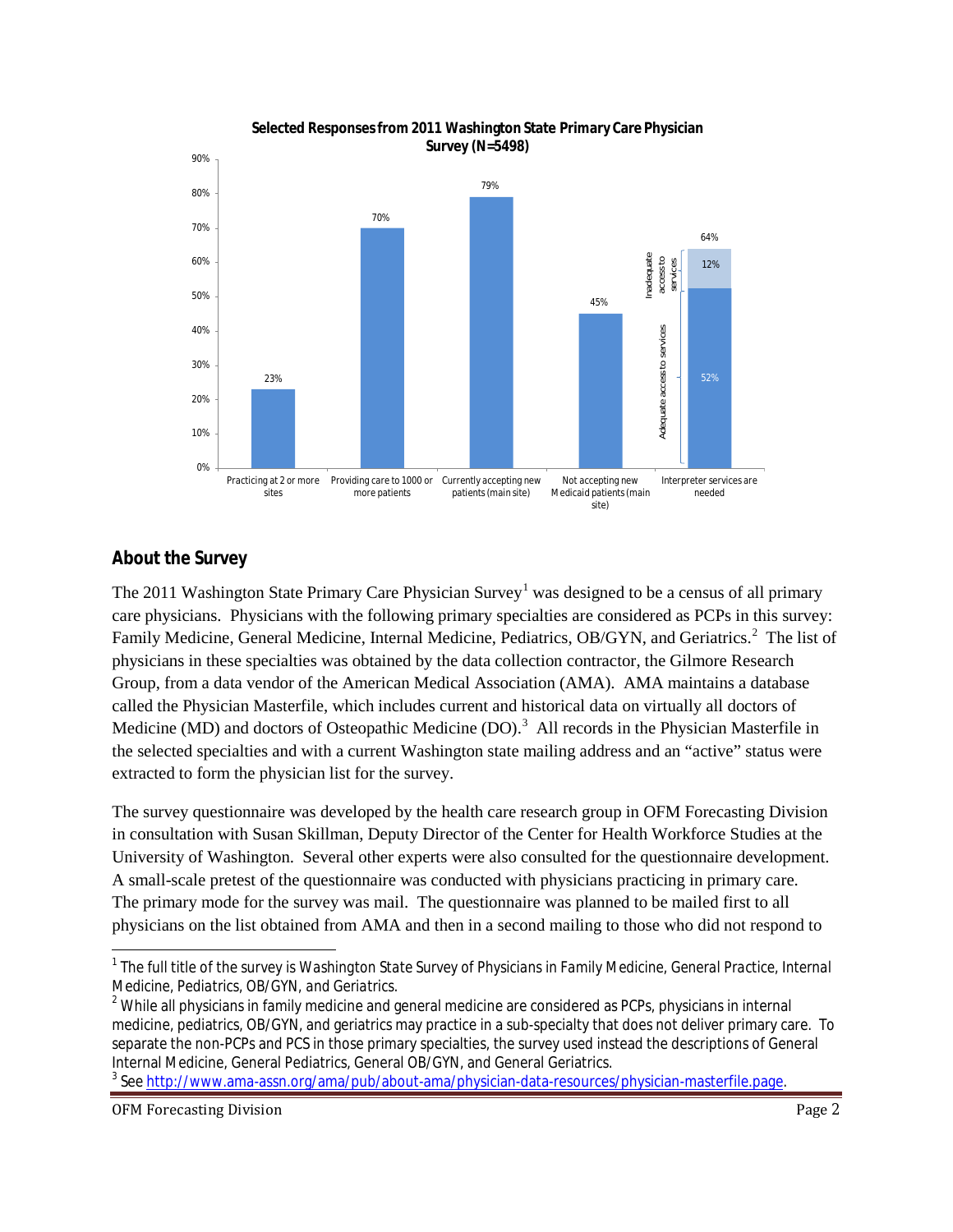the first mailing. In addition to mailing, the questionnaire was made available to be filled online. For those who did not respond to the second mailing and who had a contact phone number, a telephone follow-up was planned with phone interview when the situation allowed. In actual implementation, a third mailing was used in lieu of the telephone follow-up due to difficulties in reaching physicians, particular those at large practices, by phone.

At the end of the data collection, 3,471 physicians returned the survey, out of the total of 7,310 physicians identified by AMA. This yields a raw response rate of 47.5 percent. It was estimated that approximate 11 percent (or 420) of those who did not return the survey (3,839) were not licensed anymore or not engaged in any health care delivery in Washington and therefore were not eligible for the survey. A final and adjusted response rate was calculated to be 50.4 percent after subtracting 420 physicians from the denominator.

A comparison between the 3,471 physicians who returned the survey and the original sample of 7,310 physicians identified by AMA indicates the responding physicians are fairly similar to the original sample in sex, primary specialty, and region (based on mailing addresses), but the responding physicians tend to be older than physicians in the original sample (see Appendix B). As a result, appropriate weights were assigned to the 3,471 responding physicians so that they would represent the entire 7,310 physicians in the original sample.

The survey data was initially processed by the data collection contractor. OFM conducted additional processing that included consistency checks, error corrections, coding of text (open-ended) responses, imputation of missing values in key variables, and creating derived or composite variables.

Although 3,471 returned the survey, not all of them reported practicing in primary care as defined by the study or practicing at all in direct patient care. A final analysis file was created that contains 2,659 physicians who meet the definition of the study for currently practicing primary care physicians. These respondent physicians, when weighted, represent a total of 5,498 such PCPs. The survey results presented below are based on these 5,498 PCPs.

As with any surveys, this survey has its limitations. The following limitations should be considered when interpreting results from this survey.

- The AMA Physician Masterfile has been used widely by health workforce researchers. Despite its popularity, there have been criticisms about this data source. Some suggest that it does not include all physicians while others suggest that it overestimates practicing physicians. The analysis file for this survey excludes non-practicing physicians. So, the overestimate of practicing physicians is not an issue. However, if the AMA Physician Masterfile does indeed fail to include all practicing physicians, this survey may have inherited the undercount.
- Another potential undercount of practicing PCPs in Washington may come from how physicians  $\mathcal{L}^{\pm}$ in military services are counted. Physicians in military service may or may not be registered in the AMA Physician Masterfile. Since these physicians relocate frequently, their addresses in the AMA data may not be up to date if they are in the Masterfile at all.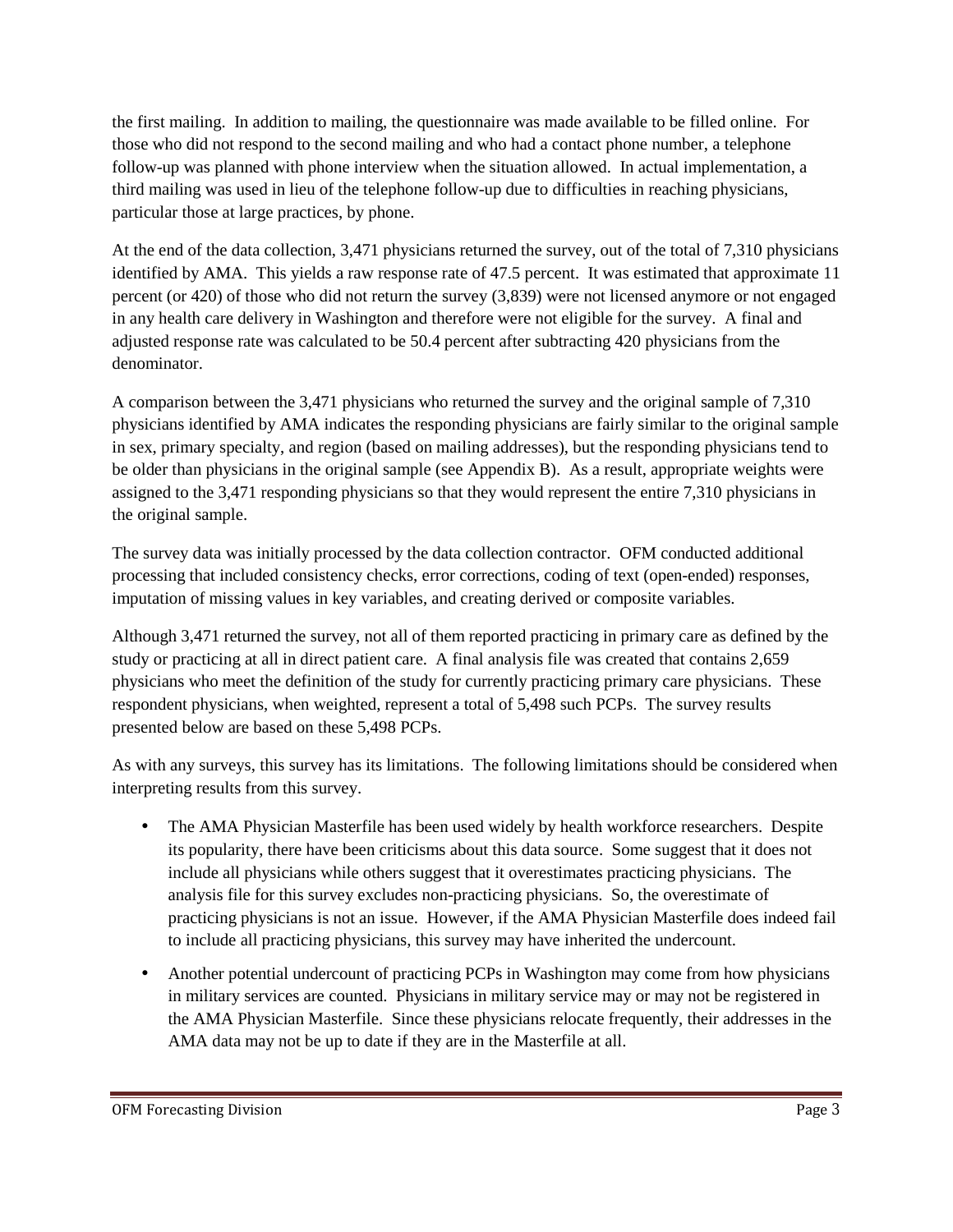- The definition of a practicing PCP used in this survey differs slightly from those used by some other analysts. In order to differentiate subspecialties that are not in primary care, the survey prefixed the word "general" in all primary specialties selected for this study. Some other studies treated all physicians of the selected primary specialties as PCPs. Still some other studies collect subspecialty data and use it to exclude physicians in certain subspecialties. The definition used in this survey seems to fit in between the other two choices. It is likely that the definition used in this survey may result in a count that is between those two, smaller than the former but larger than the latter.
- Although this survey has achieved a response rate of 50 percent, a rate that is higher than those in many other similar surveys, there were still 50 percent of the targeted physicians that did not respond to the survey. Despite the use of weights to minimize the differences between the characteristics of the responding physicians and non-responding physicians, there still remains an uncertainty about whether the responding physicians might differ from the non-responding physicians regarding practicing status. That is, are the responding physicians more likely to be actively practicing compared with the non-responding physicians? If so, the survey may have overestimated the size of practicing PCPs. On the other hand, the survey may have underestimated the size of practicing PCPs if the non-responding physicians are more likely to be actively practicing. OFM conducted post-survey research to investigate this issue. Using the snowballing technique that involves on-line search and phone calls on a random sample of 100 non-responding physicians, the research finds that the proportion of the physicians who are practicing is quite similar for the responding physicians (77 percent, unweighted) and 100 randomly sampled non-responding physicians (76 percent).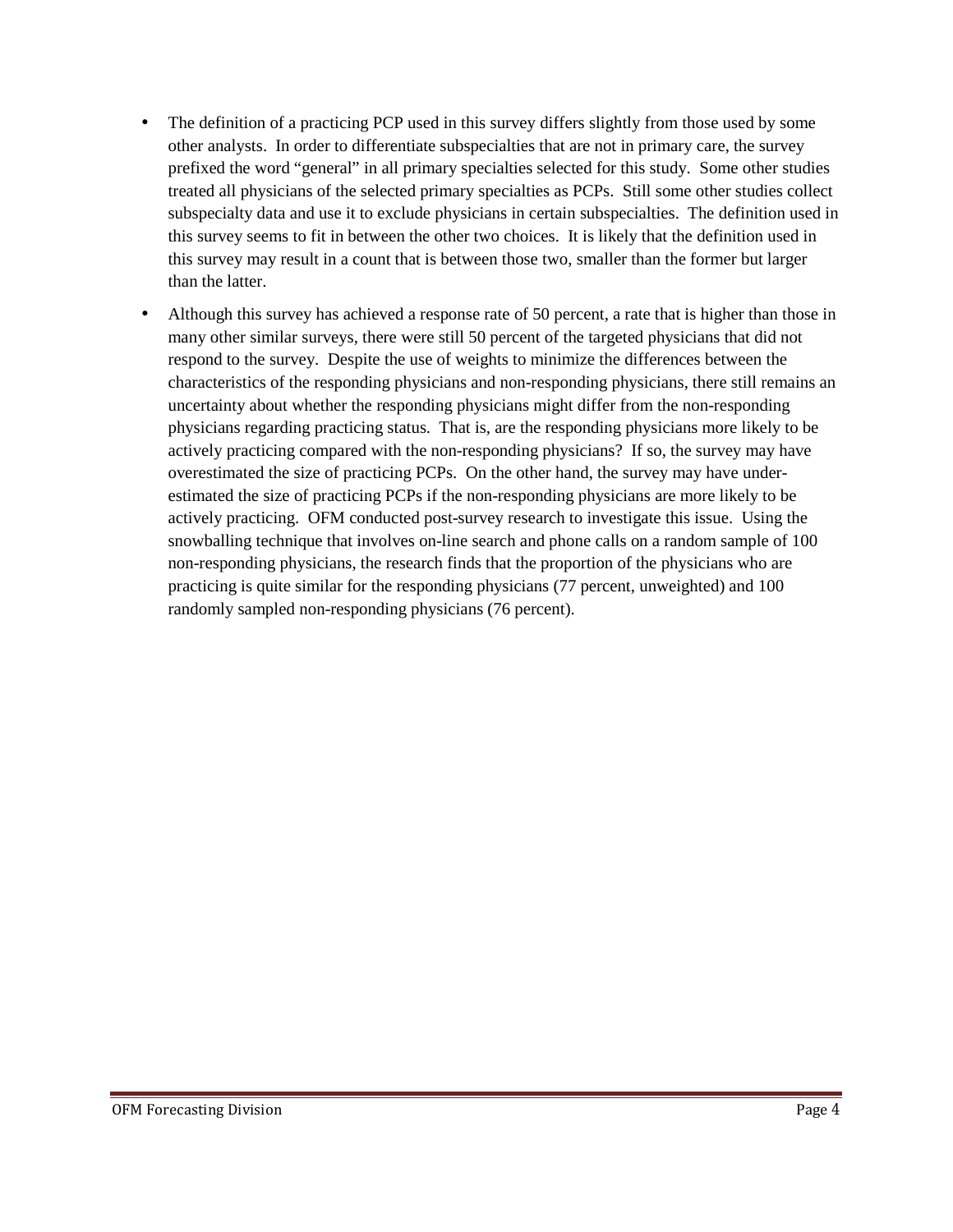#### **Results**

The survey results below are presented in the order of the questions appearing in the questionnaire (see Appendix A). While for most questions there is one table per question, some questions have more than one associated tables, such as questions that permit more than one answer. All results represent weighted responses. Note again that the results below are based on the final analysis file that includes only the PCPs who reported providing direct care for ambulatory patients and practicing in Washington.

#### **Section I – Practice Status and Specialty**

| Question 01 - Do you currently provide any direct care for ambulatory patients?                    |             |             |  |  |
|----------------------------------------------------------------------------------------------------|-------------|-------------|--|--|
| Q01                                                                                                | Frequency   | Percent     |  |  |
| Yes                                                                                                | 5498        | 100.0       |  |  |
| Question 02 - Do you currently provide direct patient care only in Washington, both in and outside |             |             |  |  |
| Washington, or only outside Washington?                                                            |             |             |  |  |
| Q <sub>02</sub>                                                                                    | Frequency   | Percent     |  |  |
| Only in Washington<br>Both in and outside Washington                                               | 5306<br>192 | 96.5<br>3.5 |  |  |
| Question 03 (1) - Primary Specialty - Family Medicine                                              |             |             |  |  |
| Q03 <sub>1</sub>                                                                                   | Frequency   | Percent     |  |  |
| No                                                                                                 | 2762        | 50.2        |  |  |
| Yes                                                                                                | 2735        | 49.8        |  |  |
| Question 03 (2) - Primary Specialty - General Practice                                             |             |             |  |  |
| Q03_2                                                                                              | Frequency   | Percent     |  |  |
| No                                                                                                 | 5361        | 97.5        |  |  |
| Yes                                                                                                | 137         | 2.5         |  |  |
| Question 03 (3) - Primary Specialty - General Internal Medicine                                    |             |             |  |  |
| Q03_3                                                                                              | Frequency   | Percent     |  |  |
| No                                                                                                 | 4305        | 78.3        |  |  |
| Yes                                                                                                | 1193        | 21.7        |  |  |
| Question 03 (4) - Primary Specialty - General Pediatrics                                           |             |             |  |  |
| $Q03-4$                                                                                            | Frequency   | Percent     |  |  |
| No                                                                                                 | 4667        | 84.9        |  |  |
| Yes                                                                                                | 830         | 15.1        |  |  |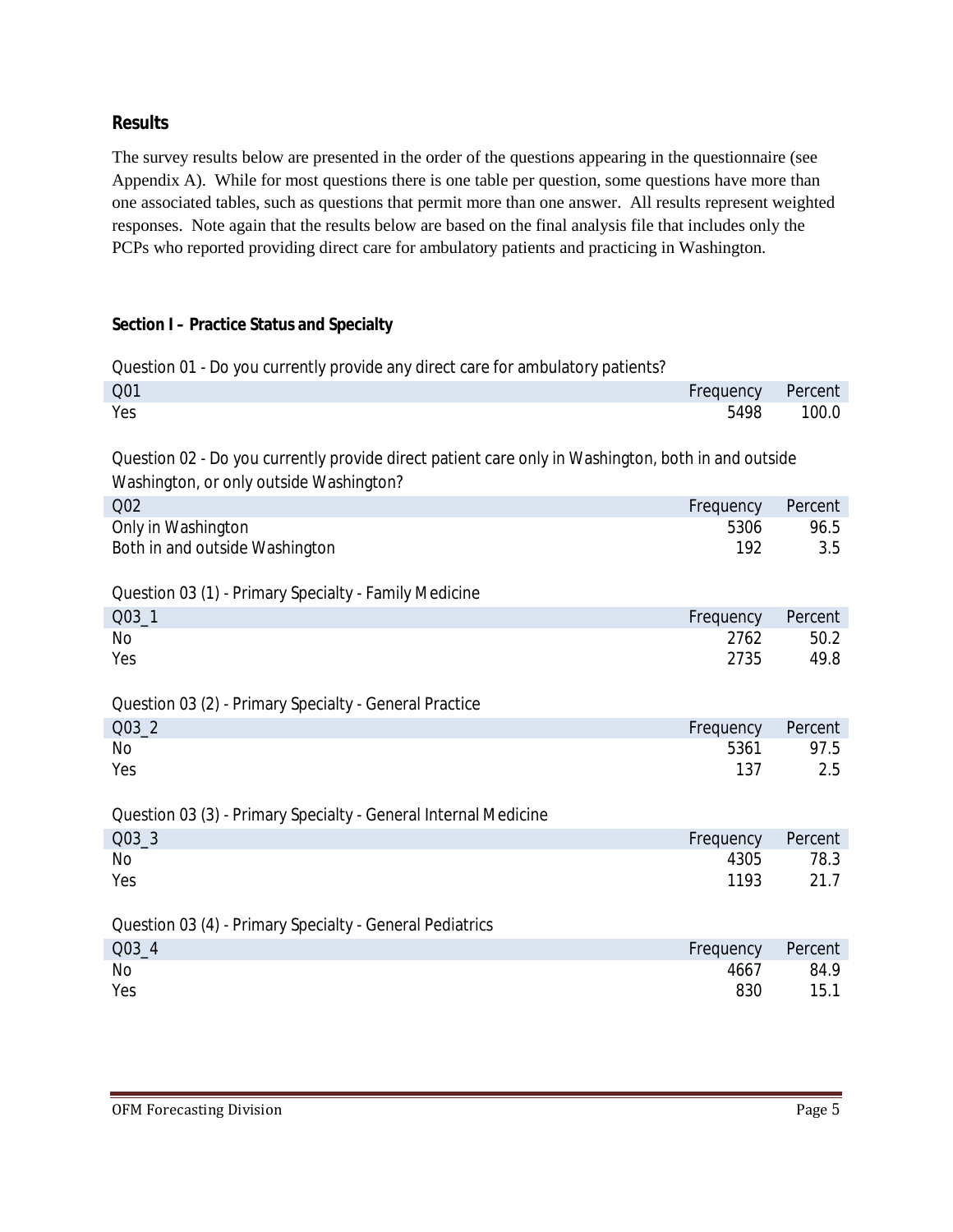Question 03 (5) - Primary Specialty - General OB/GYN

| Q03 <sub>5</sub> | Frequency Percent |
|------------------|-------------------|
| No<br>4927       | 89.6              |
| Yes<br>571       | 10.4              |

Question 03 (6) - Primary Specialty - General Geriatrics

| Q03 <sub>6</sub> | Frequency | Percent |
|------------------|-----------|---------|
| No               | 5414      | 98.5    |
| Yes              | 84        | 1.5     |

#### **Section II – Practice Site in Washington**

Question 04 - At how many sites in Washington do you provide direct patient care?

| Q <sub>04n</sub> |  |  |  | Frequency | Percent |
|------------------|--|--|--|-----------|---------|
| One              |  |  |  | 4214      | 76.6    |
| Two              |  |  |  | 912       | 16.6    |
| Three or More    |  |  |  | 372       | 6.8     |
|                  |  |  |  |           |         |

Question 05 (1) – Region of Main Practice

| SPS_10region_practice1  | Frequency | Percent |
|-------------------------|-----------|---------|
| <b>CLARK</b>            | 257       | 4.7     |
| <b>EAST BALANCE</b>     | 355       | 6.5     |
| <b>KING</b>             | 2181      | 39.7    |
| NORTH SOUND             | 322       | 5.9     |
| OTHER PUGET SOUND METRO | 388       | 7.1     |
| <b>PIERCE</b>           | 638       | 11.6    |
| <b>SNOHOMISH</b>        | 365       | 6.6     |
| <b>SPOKANE</b>          | 395       | 7.2     |
| <b>WEST BALANCE</b>     | 258       | 4.7     |
| YAKIMA - TRI CITIES     | 338       | 6.1     |

Question 05 (2) – Region of Secondary Practice

| SPS_10region_practice1  | Frequency | Percent |
|-------------------------|-----------|---------|
| _Skipped or missing     | 4221      |         |
| <b>CLARK</b>            | 88        | 6.9     |
| <b>EAST BALANCE</b>     | 99        | 7.8     |
| <b>KING</b>             | 532       | 41.7    |
| NORTH SOUND             | 75        | 5.9     |
| OTHER PUGET SOUND METRO | 61        | 4.8     |
| <b>PIERCE</b>           | 122       | 9.5     |
| <b>SNOHOMISH</b>        | 72        | 5.6     |
| <b>SPOKANE</b>          | 91        | 7.2     |
| <b>WEST BALANCE</b>     | 50        | 3.9     |
| YAKIMA - TRI CITIES     | 87        | 6.8     |

OFM Forecasting Division **Page 6**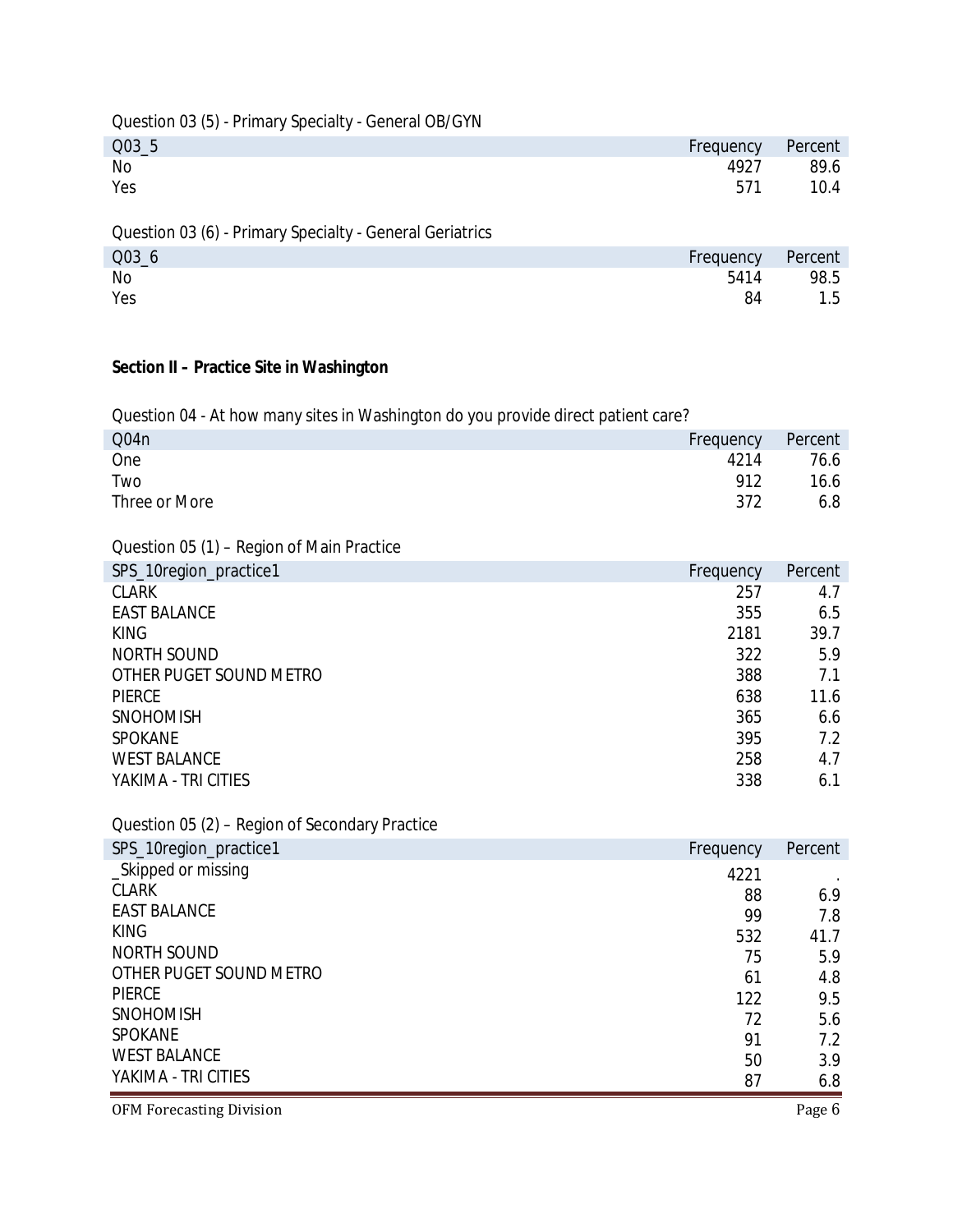Question 06 – Does your main practice site mostly provide primary care?

| Q06          | Frequency | Percent |
|--------------|-----------|---------|
| $\_$ Missing | 54        |         |
| Yes          | 4766      | 87.6    |
| No           | 677       | 12.4    |

Question 07 – Which best describes your main practice site in Washington?

| 07                                        | Frequency | Percent |
|-------------------------------------------|-----------|---------|
| $\_$ Missing                              | 65        |         |
| Private physician office/clinic           | 2617      | 48.2    |
| Hospital outpatient clinic                | 1118      | 20.6    |
| HMO medical center                        | 459       | 8.5     |
| Federally Qualified Health Center (FQHC)  | 430       | 79      |
| Certified Rural Health Clinic (RHC)       | 164       | 3.0     |
| Or some Other office or clinic (SPECIFY:) | 645       | 11 9    |

Question 08 (1) – # of providers at main practice - Family Medicine Physicians

| Q08n01         | Frequency | Percent |
|----------------|-----------|---------|
| _Missing       | 205       |         |
| $\overline{0}$ | 1767      | 33.4    |
| $1 - 2$        | 832       | 15.7    |
| $3-5$          | 991       | 18.7    |
| $6 - 10$       | 1051      | 19.9    |
| More than 10   | 652       | 12.3    |

Question 08 (2) – # of providers at main practice - General Practice Physicians

| Q08n02       | Frequency | Percent |
|--------------|-----------|---------|
| $_M$ issing  | 210       |         |
| 0            | 4947      | 93.6    |
| $1 - 2$      | 208       | 3.9     |
| $3-5$        | 59        | 1.1     |
| $6 - 10$     | 46        | 0.9     |
| More than 10 | 27        | 0.5     |
|              |           |         |

Question 08 (3) – # of providers at main practice - General Internal Med. Physicians

| Q08n03       | Frequency | Percent |
|--------------|-----------|---------|
| _Missing     | 205       |         |
| $\mathbf 0$  | 3212      | 60.7    |
| $1 - 2$      | 848       | 16.0    |
| $3-5$        | 536       | 10.1    |
| $6 - 10$     | 371       | 7.0     |
| More than 10 | 327       | 6.2     |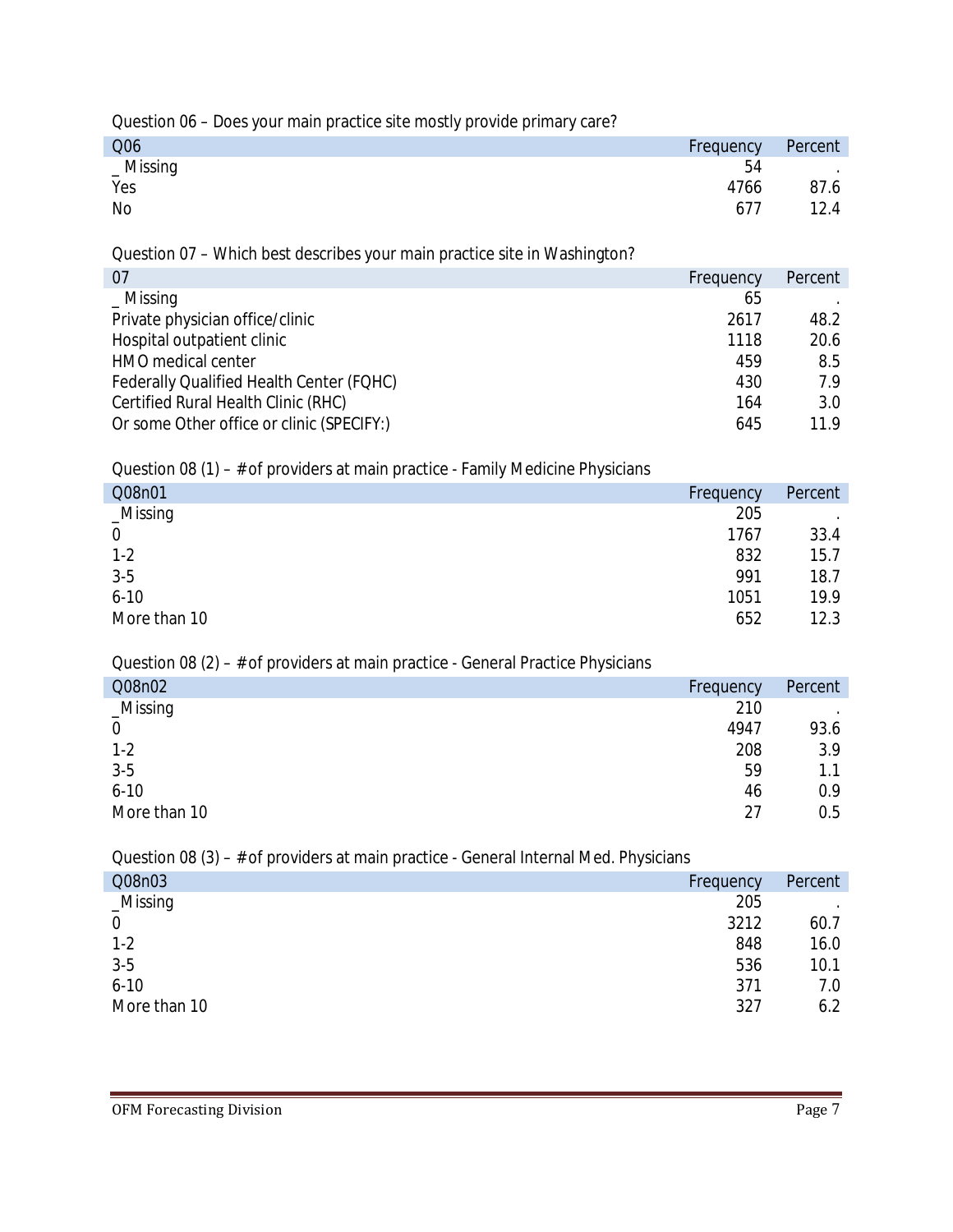| Q08n04         | Frequency | Percent |
|----------------|-----------|---------|
| $\_Missing$    | 211       |         |
| $\overline{0}$ | 3504      | 66.3    |
| $1 - 2$        | 786       | 14.9    |
| $3-5$          | 461       | 8.7     |
| $6 - 10$       | 327       | 6.2     |
| More than 10   | 209       | 4.0     |

## Question 08 (5) – # of providers at main practice - General OB/GYNs

| Q08n05           | Frequency | Percent |
|------------------|-----------|---------|
| $_M$ issing      | 206       |         |
| $\boldsymbol{0}$ | 4088      | 77.3    |
| $1 - 2$          | 408       | 7.7     |
| $3-5$            | 386       | 7.3     |
| $6 - 10$         | 326       | 6.2     |
| More than 10     | 83        | 1.6     |

# Question 08 (6) –  $#$  of providers at main practice - General Geriatricians

| Q08n06          | Frequency | Percent |
|-----------------|-----------|---------|
| Missing/Skipped | 208       |         |
| $\mathbf 0$     | 4965      | 93.9    |
| $1 - 2$         | 178       | 3.4     |
| $3-5$           | 102       | 1.9     |
| $6 - 10$        | 37        | 0.7     |
| More than 10    |           | 0.1     |

## Question 08 (7) – # of providers at main practice - ARNPs (not CNM)

| Q08n07         | Frequency | Percent |
|----------------|-----------|---------|
| _Missing       | 217       | $\cdot$ |
| $\overline{0}$ | 3049      | 57.7    |
| $1 - 2$        | 1482      | 28.1    |
| $3-5$          | 542       | 10.3    |
| $6 - 10$       | 135       | 2.6     |
| More than 10   | 71        | 1.3     |

## Question 08 (8) – # of providers at main practice - Physician Assistants

| Q08n08       | Frequency | Percent |
|--------------|-----------|---------|
| $_M$ issing  | 218       |         |
| $\mathbf 0$  | 3357      | 63.6    |
| $1 - 2$      | 1189      | 22.5    |
| $3-5$        | 513       | 9.7     |
| $6 - 10$     | 159       | 3.0     |
| More than 10 | 62        | 1.2     |

OFM Forecasting Division Page 8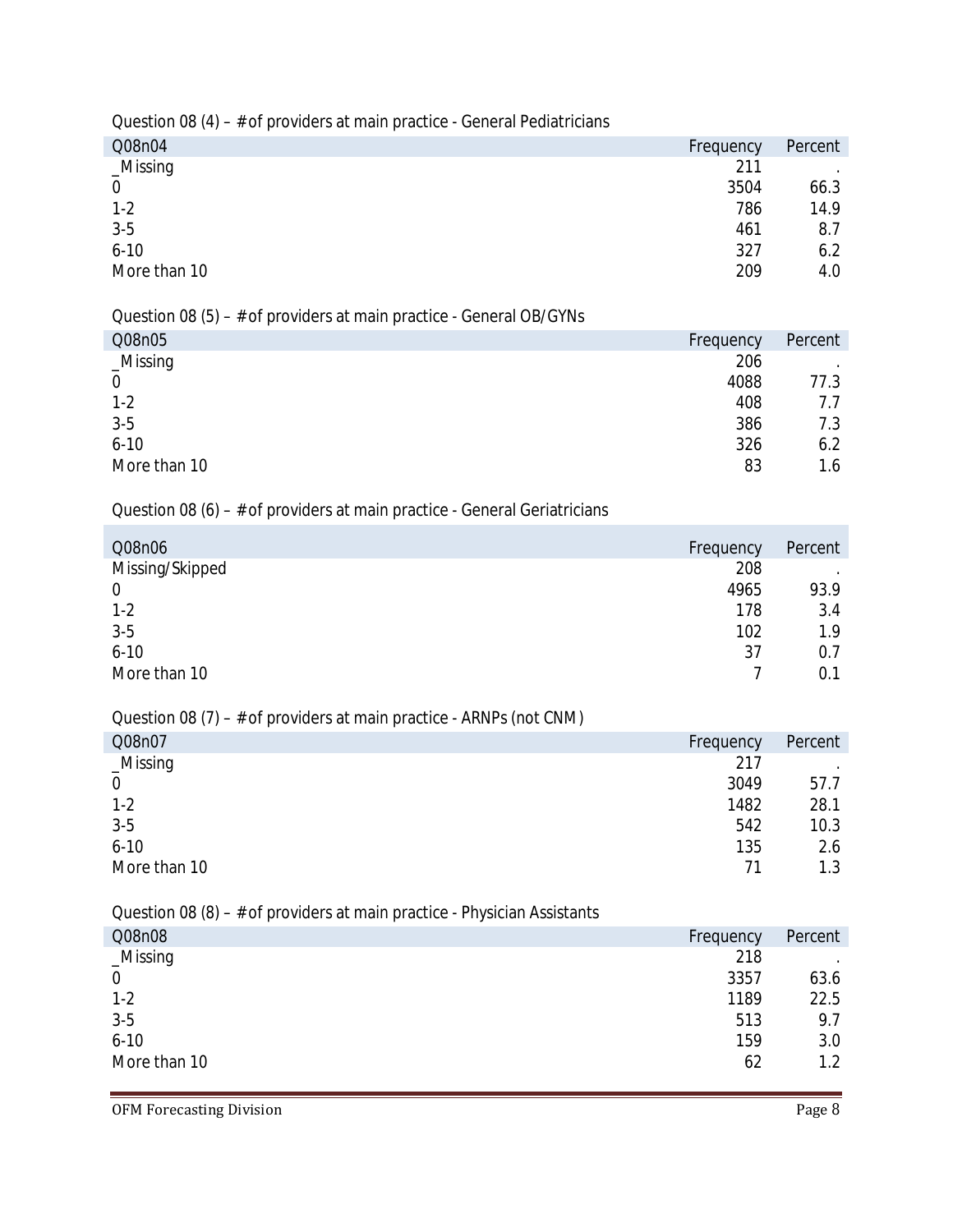Question 08 (9) –  $#$  of providers at main practice - Licensed Midwives

| Q08n09          | Frequency | Percent |
|-----------------|-----------|---------|
| Missing/Skipped | 214       |         |
| $\mathbf 0$     | 5160      | 97.7    |
| $1 - 2$         | 59        | 1.1     |
| $3-5$           | 44        | 0.8     |
| $6 - 10$        | 19        | 0.4     |
| More than 10    | C         | 0.0     |

Question 08 (10) – # of providers at main practice - Cert. Nurse Midwives (CNM-ARNP)

| Q08n10         | Frequency | Percent |
|----------------|-----------|---------|
| $\_Missing$    | 219       |         |
| $\overline{0}$ | 4918      | 93.2    |
| $1 - 2$        | 206       | 3.9     |
| $3-5$          | 84        | 1.6     |
| $6 - 10$       | 69        | 1.3     |
| More than 10   | 2         | 0.0     |

Question 09 – Do you refer patients to hospitals?

| Q09      | Frequency | Percent         |
|----------|-----------|-----------------|
| _Missing | 45        | <b>Contract</b> |
| Yes      | 5252      | 96.3            |
| No       | 200       | 3.7             |

Question 10 - Is the hospital where you refer the largest number of your patients located in Washington?

| Q10      | Frequency | Percent           |
|----------|-----------|-------------------|
| _Missing | 256       | <b>Contractor</b> |
| Yes      | 5190      | 99.0              |
| No       | 51        |                   |

Question 11 - Region of Referral Hospital

| SPS_10region_hospital   | Frequency | Percent |
|-------------------------|-----------|---------|
| $\_$ Missing            | 426       |         |
| <b>CLARK</b>            | 248       | 4.9     |
| <b>EAST BALANCE</b>     | 360       | 7.1     |
| <b>KING</b>             | 2192      | 43.2    |
| NORTH SOUND             | 294       | 5.8     |
| OTHER PUGET SOUND METRO | 307       | 6.1     |
| <b>PIERCE</b>           | 546       | 10.8    |
| <b>SNOHOMISH</b>        | 216       | 4.3     |
| <b>SPOKANE</b>          | 381       | 7.5     |
| <b>WEST BALANCE</b>     | 233       | 4.6     |
| YAKIMA - TRI CITIES     | 294       | 5.8     |

OFM Forecasting Division Page 9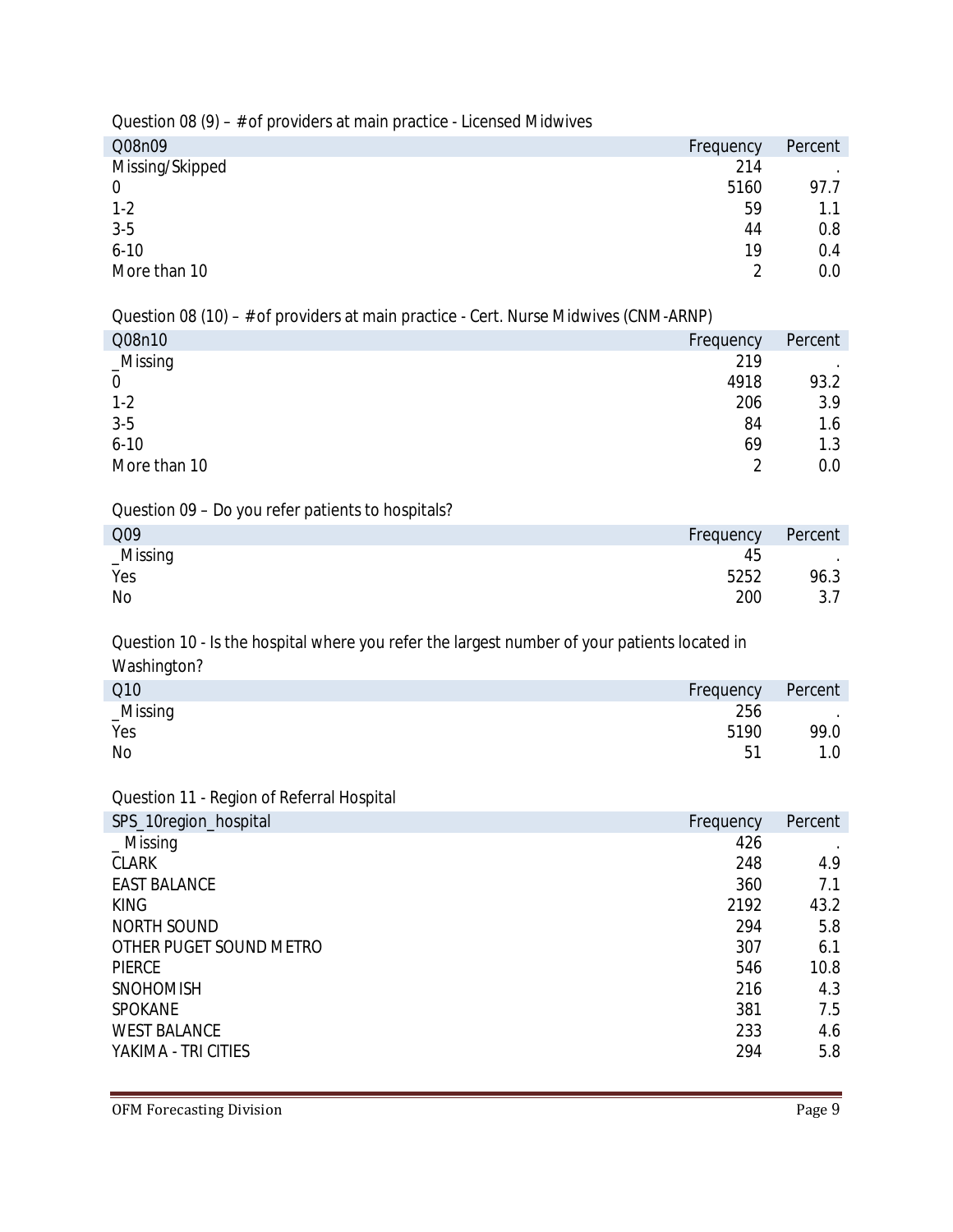#### **Section III – Practice Activities**

#### Question 12 (1) - Work hours per typical week in WA - Direct Patient Care

| $imp_012n1$      | Frequency | Percent |
|------------------|-----------|---------|
| $\Omega$         | 146       | 2.6     |
| 1-19 hours       | 532       | 9.7     |
| 20-34 hours      | 1717      | 31.2    |
| 34-39 hours      | 590       | 10.7    |
| 40-49 hours      | 1441      | 26.2    |
| 50 or more hours | 1072      | 19.5    |
|                  |           |         |

## Question 12 (2) - Work hours per typical week in WA - Administration of Clinical Practice

| $imp_012n2$      | Frequency | Percent |
|------------------|-----------|---------|
| $\Omega$         | 1797      | 32.7    |
| 1-19 hours       | 3376      | 61.4    |
| 20-34 hours      | 260       | 4.7     |
| 34-39 hours      | 10        | 0.2     |
| 40-49 hours      | 36        | 0.7     |
| 50 or more hours | 20        | 0.4     |

#### Question 12 (3) - Work hours per typical week in WA - Other Physician Activities

| $imp_012n3$      | Frequency | Percent |
|------------------|-----------|---------|
| $\mathbf 0$      | 2657      | 48.3    |
| 1-19 hours       | 2555      | 46.5    |
| 20-34 hours      | 217       | 4.0     |
| 34-39 hours      | 19        | 0.3     |
| 40-49 hours      | 27        | 0.5     |
| 50 or more hours | 22        | 0.4     |

## Question 12 (4) - Work hours per typical week in WA - Computed Total Hours

| imp_Q12sum       | Frequency | Percent |
|------------------|-----------|---------|
| $\Omega$         | 133       | 2.4     |
| 1-19 hours       | 219       | 4.0     |
| 20-34 hours      | 919       | 16.7    |
| 34-39 hours      | 404       | 7.4     |
| 40-49 hours      | 1614      | 29.4    |
| 50 or more hours | 2208      | 40.2    |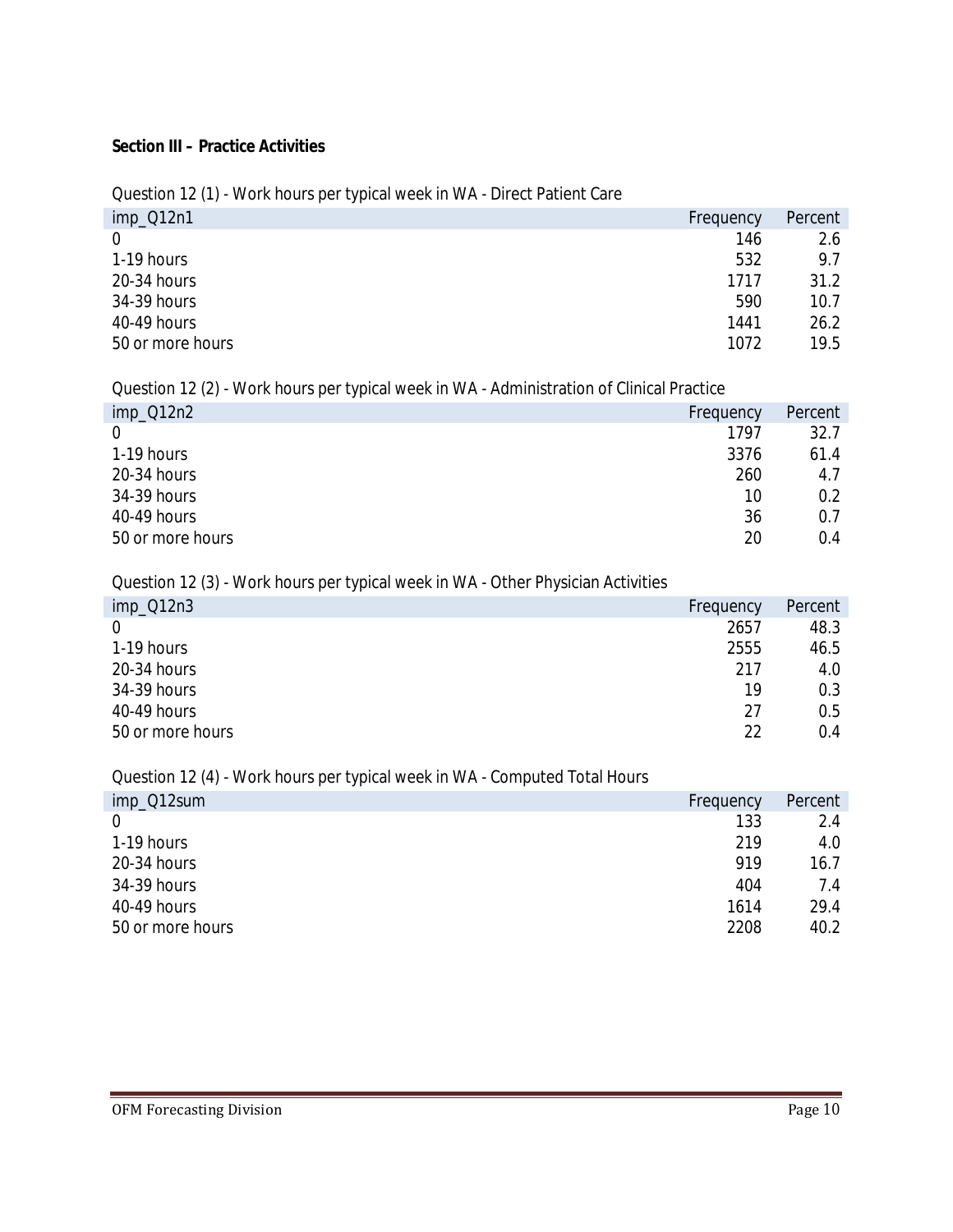Question 13 – Thinking about the time you spent on direct patient care during your last typical work week in Washington, how much of that time was spent on providing primary care? Would you say…

| Q13            |  |  | Frequency | Percent |
|----------------|--|--|-----------|---------|
| $_M$ Issing    |  |  | 81        |         |
| All            |  |  | 3554      | 65.6    |
| Most           |  |  | 1047      | 19.3    |
| About half     |  |  | 220       | 4.1     |
| Less than half |  |  | 424       | 7.8     |
| Or none        |  |  | 172       | 3.2     |
|                |  |  |           |         |

#### Question 14 (1) - Work hours per typical week outside WA - Direct Patient Care

| $imp_014n1$                        | Frequency | Percent |
|------------------------------------|-----------|---------|
| _Skipped (did not work outside WA) | 5306      |         |
| $\Omega$                           | 115       | 60.2    |
| 1-19 hours                         | 45        | 23.6    |
| 20-34 hours                        | 15        | 8.0     |
| 34-39 hours                        | 8         | 4.4     |
| 40-49 hours                        | 5         | 2.8     |
| 50 or more hours                   |           | 1.0     |

#### Question 14 (2) - Work hours per typical week outside WA - Administration of Clinical Practice

| imp_Q14n2                          | Frequency | Percent |
|------------------------------------|-----------|---------|
| _Skipped (did not work outside WA) | 5306      |         |
|                                    | 163       | 85.1    |
| 1-19 hours                         | 29.       | 14.9    |

## Question 14 (3) - Work hours per typical week outside WA - Other Physician Activities

| $imp_014n3$                        | Frequency | Percent |
|------------------------------------|-----------|---------|
| _Skipped (did not work outside WA) | 5306      |         |
|                                    | 163       | 84.9    |
| 1-19 hours                         | ንዐ        | 15.1    |

## Question 14 (4) - Work hours per typical week outside WA - - Computed Total Hours

| imp_Q14sum                         | Frequency | Percent |
|------------------------------------|-----------|---------|
| _Skipped (did not work outside WA) | 5306      |         |
| $\Omega$                           | 101       | 52.9    |
| 1-19 hours                         | 57        | 30.0    |
| 20-34 hours                        | 15        | 7.7     |
| 34-39 hours                        | 4         | 2.0     |
| 40-49 hours                        | 9         | 4.6     |
| 50 or more hours                   | 5         | 2.8     |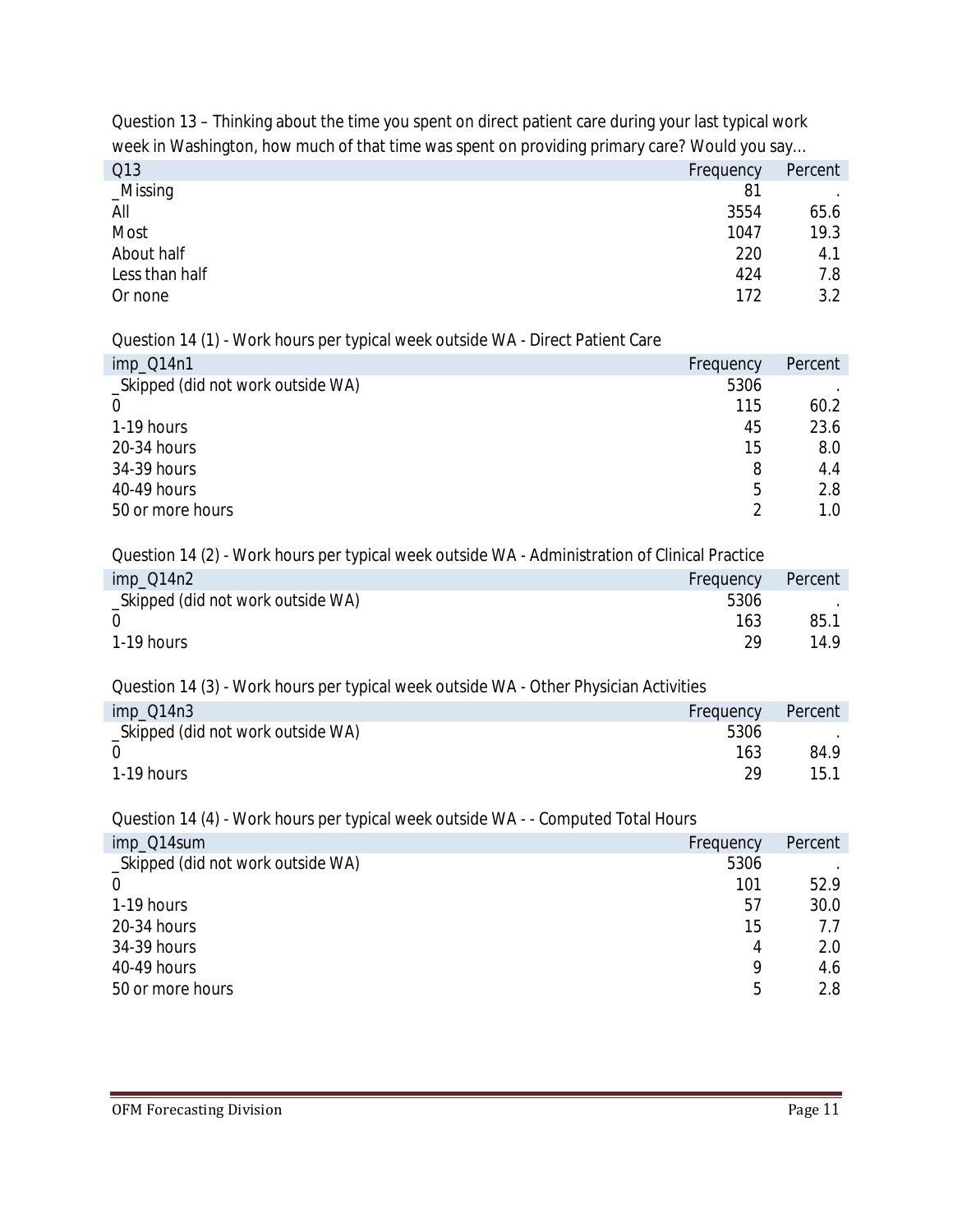| Question 15 - Approximately how many weeks did you work as a physician in 2010? |           |         |  |
|---------------------------------------------------------------------------------|-----------|---------|--|
| imp_Q15n                                                                        | Frequency | Percent |  |
| $\theta$                                                                        | 19        | 0.3     |  |
| $1 - 13$                                                                        | 88        | 1.6     |  |
| 14-26                                                                           | 163       | 3.0     |  |
| 27-39                                                                           | 211       | 3.8     |  |
| 40-52                                                                           | 5016      | 91.2    |  |
| Question 16 - Did you start practicing in Washington before 2010?               |           |         |  |
| imp_Q16                                                                         | Frequency | Percent |  |
| Yes                                                                             | 5101      | 92.8    |  |
| No.                                                                             | 397       | 7.2     |  |
|                                                                                 |           |         |  |
| Question 17 - Please check the year you first started practicing in WA          |           |         |  |
| imp_Q17                                                                         | Frequency | Percent |  |
| _Skipped (started practicing in WA prior to 2010)                               | 5101      |         |  |
| 2010                                                                            | 346       | 87.0    |  |
| 2011                                                                            | 52        | 12.9    |  |

#### **Section IV – Patient Service**

Question 18 - At all sites in WA in 2010, how many patients did you provide care for?

| imp_Q18n                              | Frequency | Percent   |
|---------------------------------------|-----------|-----------|
| _Skipped (started practicing in 2011) | 52        | $\bullet$ |
| None                                  | 33        | 0.6       |
| $1-99$                                | 236       | 4.3       |
| 100-499                               | 681       | 12.5      |
| 500-999                               | 680       | 12.5      |
| 1000-1499                             | 1023      | 18.8      |
| 1500-1999                             | 819       | 15.0      |
| 2000 or more                          | 1975      | 36.3      |

Question 19 - Percent of these patients (Q18n) were covered by Medicaid?

| imp_Q19n<br>Frequency                        | Percent |
|----------------------------------------------|---------|
| _Skipped (Treated no patients in 2010)<br>33 |         |
| _Skipped (started practicing in 2011)<br>52  |         |
| 506<br>$\Omega$                              | 9.3     |
| 3131<br>$1 - 24$                             | 57.8    |
| 25-49<br>1248                                | 23.1    |
| 50-99<br>369                                 | 6.8     |
| 76-100<br>160                                | 3.0     |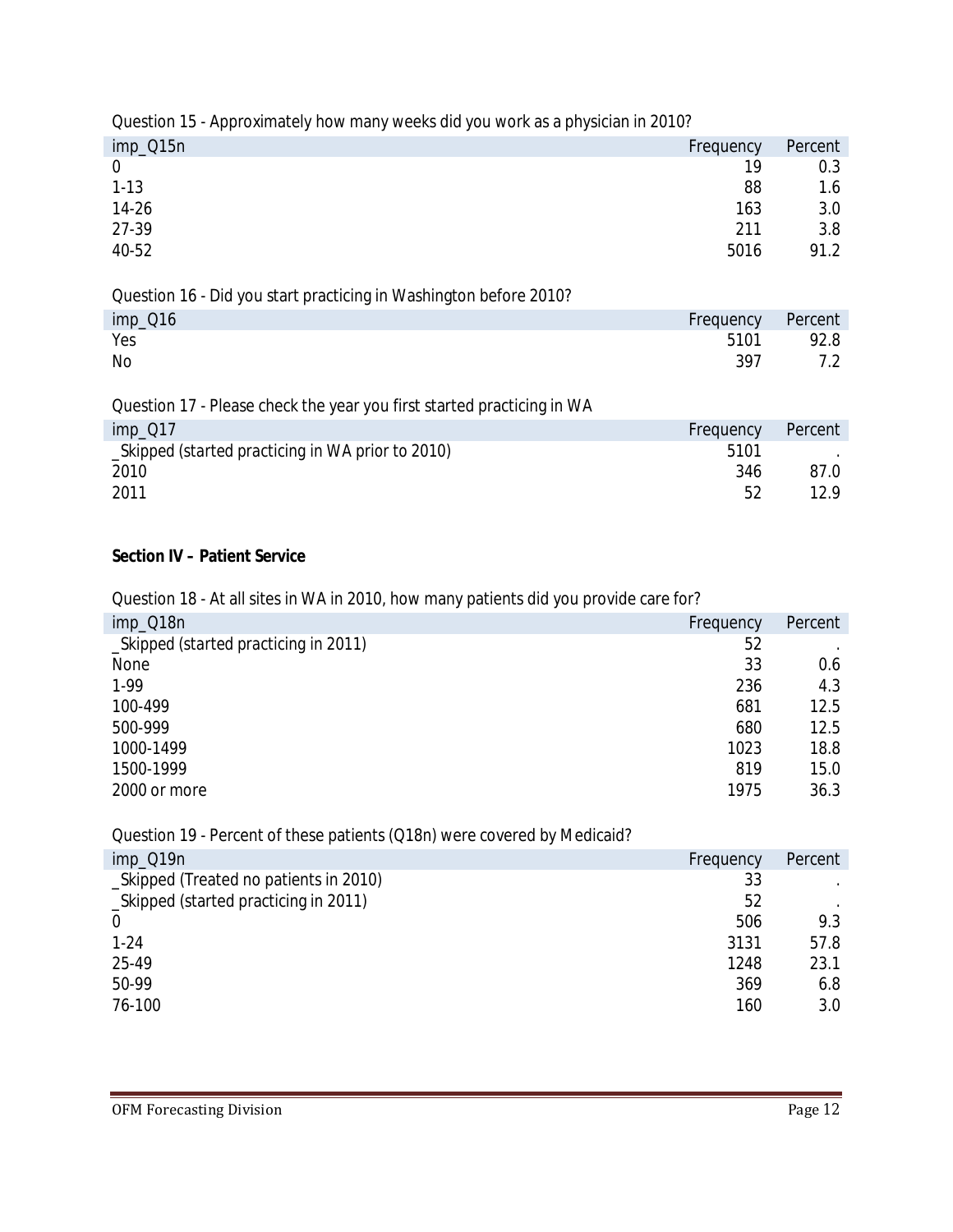Question 20 - Are you accepting new patients at main site in Washington?

| $imp_220$<br>Frequency Percent |      |
|--------------------------------|------|
| Yes<br>4318                    | 78.5 |
| No<br>1180                     | 21.5 |

Question 21 - How many new patients do you yourself plan to accept at main site?

| $imp_021n$                            | Frequency | Percent |
|---------------------------------------|-----------|---------|
| _Skipped (not accepting new patients) | 1180      |         |
| $1-99$                                | 834       | 19.3    |
| 100-499                               | 1930      | 44.7    |
| 500-999                               | 1050      | 24.3    |
| 1000-1499                             | 394       | 9.1     |
| 1500-1999                             | 56        | 1.3     |
| 2000 or more                          | 53        | 1.2     |

Question 22 - Of the new patients you plan to accept, how many are Medicaid patients?

| $imp_q22$                             | Frequency | Percent |
|---------------------------------------|-----------|---------|
| _Skipped (not accepting new patients) | 1180      |         |
| All                                   | 905       | 20.9    |
| Most                                  | 367       | 8.5     |
| About half                            | 342       | 79      |
| Less than half                        | 1397      | 32.4    |
| Or none                               | 1307      | 30.3    |

#### Question 23 - Are you accepting new patients at other sites in Washington?

| $imp_q23$                                | Frequency | Percent |
|------------------------------------------|-----------|---------|
| _Skipped (only worked at one site in WA) | 4233      |         |
| Yes                                      | 493       | 39.0    |
| No                                       | 771       | 61.0    |

Question 24 - Are you accepting Medicaid patients at other sites in Washington?

| $imp_q24$                                                      | Frequency | Percent |
|----------------------------------------------------------------|-----------|---------|
| _Skipped (only worked at one site in WA), or                   | 5004      |         |
| _Skipped (not accepting any new patients at other sites in WA) |           |         |
| Yes                                                            | 377       | 76.5    |
| No                                                             | 116       | 23.5    |

Question 25 (1) - # of visits seen last typical week - in Office and Outpatient Clinics

| $imp_q25n1$<br>Frequency | Percent |
|--------------------------|---------|
| 206<br>None              | 3.7     |
| $1-99$<br>4150           | 75.5    |
| 100-499<br>1104          | 20.1    |
| 500-999<br>38            | 0.7     |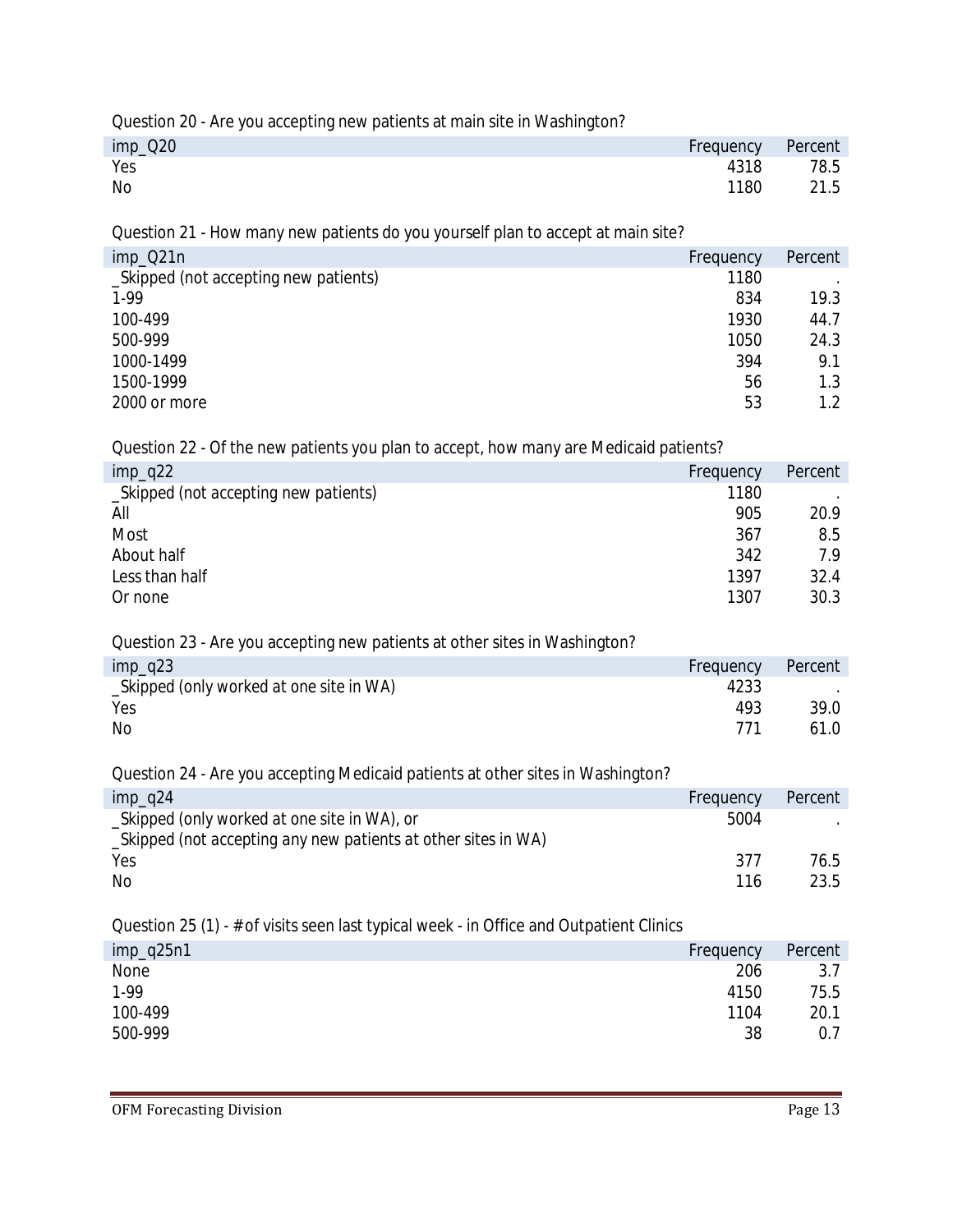Question 25 (2) - # of visits seen last typical week - on Hospital Rounds

| $imp_q25n2$ | Frequency    | Percent |
|-------------|--------------|---------|
| None        | 3062         | 55.7    |
| $1-99$      | 2395         | 43.6    |
| 100-499     | 35           | 0.6     |
| 500-999     | <sub>0</sub> | 0.1     |

Question 25 (3) - # of visits seen last typical week - in Nurse Homes and Patient Homes

| $imp_q25n3$ | Frequency | Percent |
|-------------|-----------|---------|
| None        | 4374      | 79.6    |
| $1-99$      | 1115      | 20.3    |
| 100-499     | O         | 0.1     |
| 500-999     |           | 0.1     |

Question 25 (4) - # of visits seen last typical week - in Telephone Consultation

| $imp_q25n4$ | Frequency | Percent |
|-------------|-----------|---------|
| None        | 2146      | 39.0    |
| 1-99        | 3310      | 60.2    |
| 100-499     | 38        | 0.7     |
| 500-999     | 5         | 0.1     |

Question 25 (5) - # of visits seen last typical week – via Email/Other Electronic Consultation

| Frequency | Percent |
|-----------|---------|
| 3411      | 62.0    |
| 2044      | 37.2    |
| 41        | 0.7     |
|           | 0.0     |
|           |         |

Question 26 - Do you normally see patients in early morning, evening, or weekend hours at your main WA practice site?

| Q26         | Frequency | Percent                  |
|-------------|-----------|--------------------------|
| $_M$ issing | 120       | <b>Contract Contract</b> |
| Yes         | 2625      | 48.8                     |
| No          | 2753      | 51.2                     |

Question 27 - Do you have a need for interpreter services for your patients at your WA practice site?

| Q27      | Frequency | Percent           |
|----------|-----------|-------------------|
| _Missing | 112       | <b>Contractor</b> |
| Yes      | 3442      | 63.9              |
| No       | 1944      | 36.1              |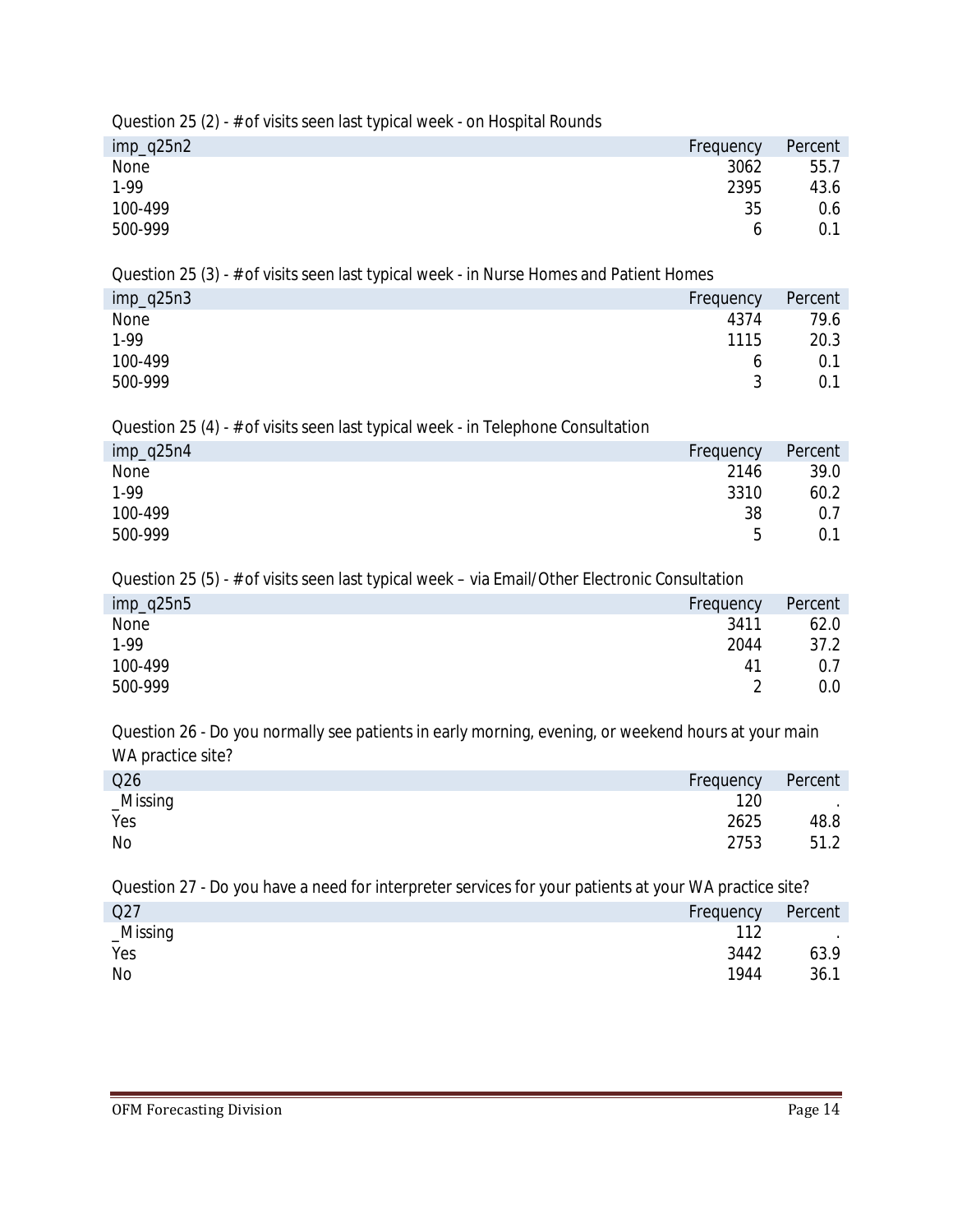| Question 28 - Do you have adequate access to interpreter services at your WA practice site? |           |         |
|---------------------------------------------------------------------------------------------|-----------|---------|
| Q28                                                                                         | Frequency | Percent |
| _Skipped (did not have a need for interpreter services), or<br>$_M$ issing                  | 2058      |         |
| Yes                                                                                         | 2819      | 82.0    |
| No                                                                                          | 620       | 18.0    |
|                                                                                             |           |         |
| Question 29 (A1) Medicaid - Time spent on paperwork                                         |           |         |
| Q29A1                                                                                       | Frequency | Percent |
| _Skipped (did not see Medicaid patients), or<br>_Missing                                    | 1105      |         |
| No problem                                                                                  | 299       | 6.8     |
| $\overline{2}$                                                                              | 487       | 11.1    |
| 3                                                                                           | 1138      | 25.9    |
| 4                                                                                           | 1426      | 32.5    |
| Major problem                                                                               | 1042      | 23.7    |
|                                                                                             |           |         |
| Question 29 (A2) Medicaid - Waiting time for reimbursement                                  |           |         |
| Q29A2                                                                                       | Frequency | Percent |
| _Skipped (did not see Medicaid patients), or                                                | 1901      |         |
| _Missing                                                                                    |           |         |
| No problem                                                                                  | 544       | 15.1    |
| $\overline{2}$                                                                              | 506       | 14.1    |
| 3                                                                                           | 1114      | 31.0    |
| 4                                                                                           | 821       | 22.8    |
| Major problem                                                                               | 612       | 17.0    |
|                                                                                             |           |         |
| Question 29 (A3) Medicaid - Reimbursement rate                                              |           |         |
| Q29A3                                                                                       | Frequency | Percent |
| _Skipped (did not see Medicaid patients), or                                                | 1617      |         |
| _Missing                                                                                    |           |         |
| No problem                                                                                  | 302       | 7.8     |
| $\overline{2}$                                                                              | 203       | 5.2     |
| 3                                                                                           | 514       | 13.2    |
| 4                                                                                           | 807       | 20.8    |
| Major problem                                                                               | 2055      | 53.0    |
|                                                                                             |           |         |
|                                                                                             |           |         |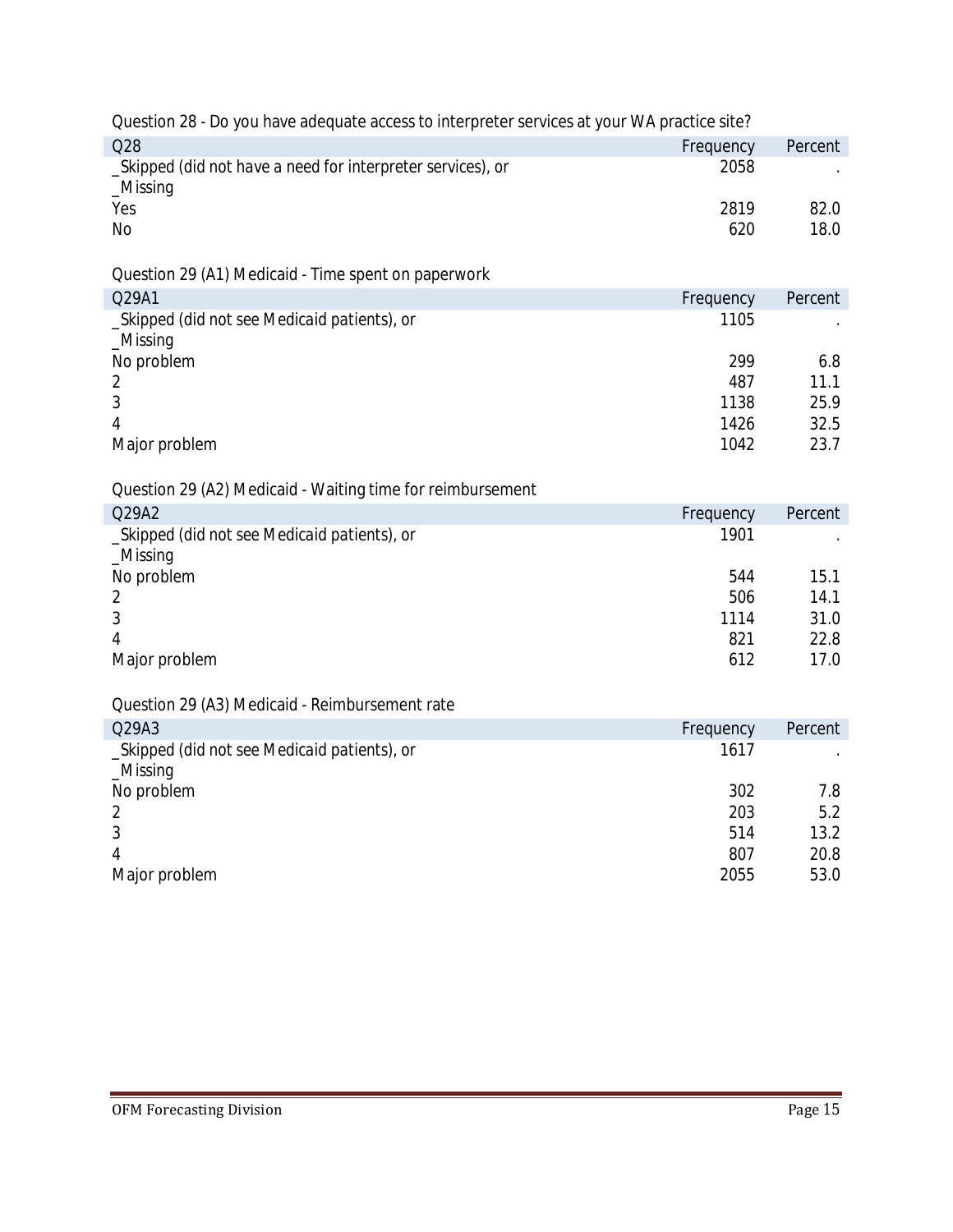| Question 29 (A4) Medicaid - Patient acceptance of treatment options |  |
|---------------------------------------------------------------------|--|
|                                                                     |  |

| Q29A4                                        | Frequency | Percent |
|----------------------------------------------|-----------|---------|
| _Skipped (did not see Medicaid patients), or | 1218      |         |
| $M$ issing                                   |           |         |
| No problem                                   | 790       | 18.5    |
| $\mathcal{P}$                                | 1146      | 26.8    |
| 3                                            | 1273      | 29.8    |
| 4                                            | 722       | 16.9    |
| Major problem                                | 349       | 8.1     |

## Question 29 (A5) Medicaid - Length of patient visit

| Q29A5                                        | Frequency | Percent |
|----------------------------------------------|-----------|---------|
| _Skipped (did not see Medicaid patients), or | 1160      |         |
| $\_Missing$                                  |           |         |
| No problem                                   | 769       | 17.7    |
| $\mathcal{P}$                                | 938       | 21.6    |
| 3                                            | 1198      | 27.6    |
| 4                                            | 982       | 22.6    |
| Major problem                                | 451       | 10.4    |

## Question 29 (A6) Medicaid - Acceptance of referrals by specialists

| Q29A6                                        | Frequency | Percent |
|----------------------------------------------|-----------|---------|
| _Skipped (did not see Medicaid patients), or | 1187      |         |
| Missing                                      |           |         |
| No problem                                   | 489       | 11.3    |
|                                              | 427       | 9.9     |
|                                              | 725       | 16.8    |
| 4                                            | 1135      | 26.3    |
| Major problem                                | 1534      | 35.6    |

## Question 29 (A7) Medicaid - Complexity of patient needs

| Q29A7                                        | Frequency | Percent |
|----------------------------------------------|-----------|---------|
| _Skipped (did not see Medicaid patients), or | 1131      | $\cdot$ |
| $_M$ issing                                  |           |         |
| No problem                                   | 251       | 5.8     |
| 2                                            | 382       | 8.7     |
| 3                                            | 986       | 22.6    |
| 4                                            | 1598      | 36.6    |
| Major problem                                | 1150      | 26.3    |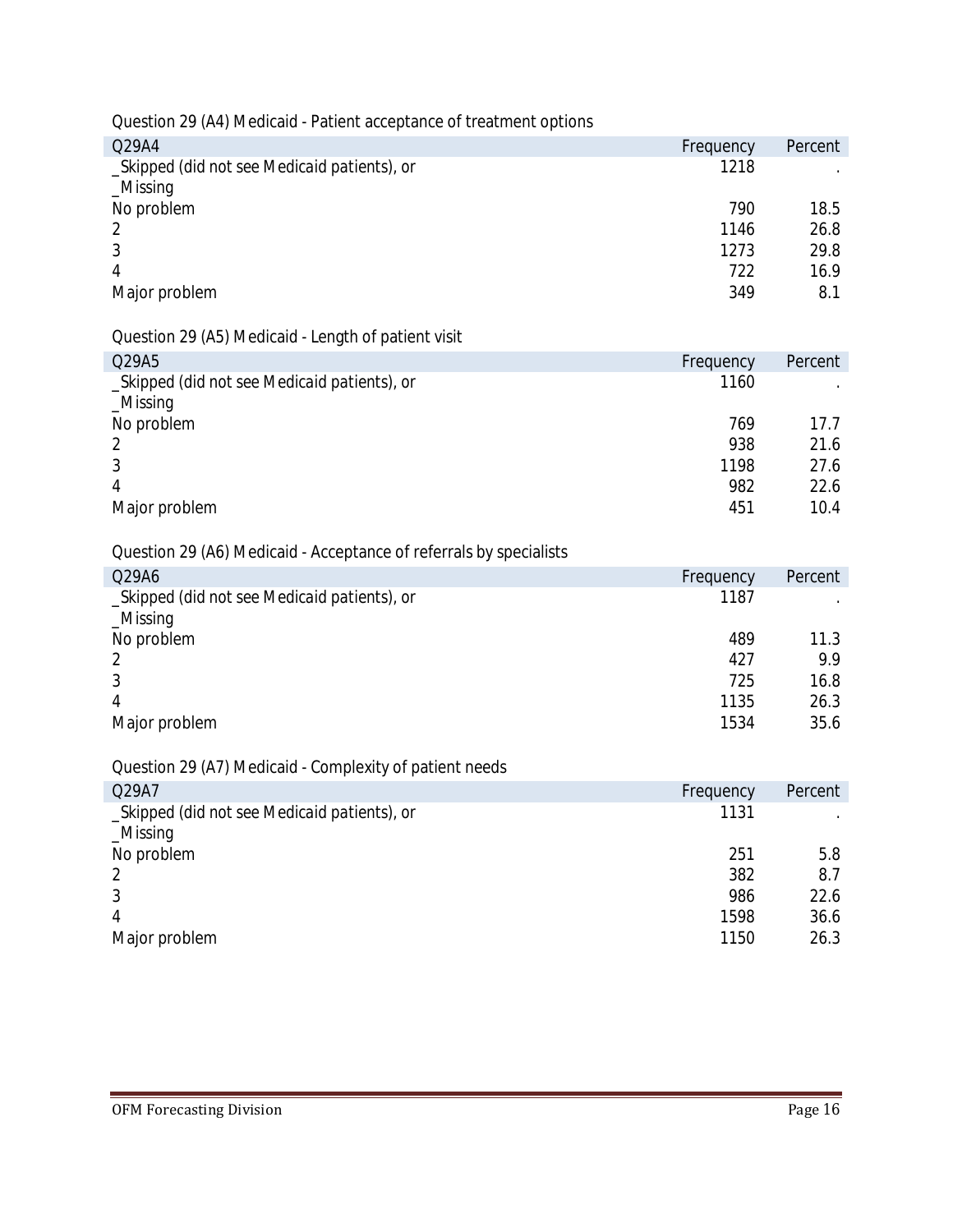Question 29 (A8) Medicaid – Other factors

| Q29A8                                        | Frequency | Percent |
|----------------------------------------------|-----------|---------|
| _Skipped (did not see Medicaid patients), or | 5116      | $\cdot$ |
| $_M$ issing                                  |           |         |
| No problem                                   | 16        | 4.2     |
| 2                                            |           | 0.6     |
| 3                                            | 26        | 6.9     |
| 4                                            | 67        | 17.5    |
| Major problem                                | 271       | 70.8    |
|                                              |           |         |

Question 29 (B1) Commercial – Time spent on paperwork

| Q29B1                                               | Frequency | Percent |
|-----------------------------------------------------|-----------|---------|
| _Skipped (did not see commercial plan patients), or | 861       |         |
| $_M$ issing                                         |           |         |
| No problem                                          | 380       | 8.2     |
|                                                     | 984       | 21.2    |
| 3                                                   | 1655      | 35.7    |
| 4                                                   | 1050      | 22.7    |
| Major problem                                       | 567       | 12.2    |

#### Question 29 (B2) Commercial – Waiting time for reimbursement

| Q29B2                                               | Frequency | Percent |
|-----------------------------------------------------|-----------|---------|
| _Skipped (did not see commercial plan patients), or | 1610      |         |
| $_M$ issing                                         |           |         |
| No problem                                          | 736       | 18.9    |
| 2                                                   | 1175      | 30.2    |
| 3                                                   | 1456      | 37.4    |
| 4                                                   | 367       | 9.5     |
| Major problem                                       | 153       | 3.9     |

Question 29 (B3) Commercial – Reimbursement rate

| Q29B3                                               | Frequency | Percent |
|-----------------------------------------------------|-----------|---------|
| _Skipped (did not see commercial plan patients), or | 1367      |         |
| $_M$ issing                                         |           |         |
| No problem                                          | 616       | 14.9    |
| 2                                                   | 1173      | 28.4    |
| 3                                                   | 1500      | 36.3    |
| 4                                                   | 612       | 14.8    |
| Major problem                                       | 230       | 5.6     |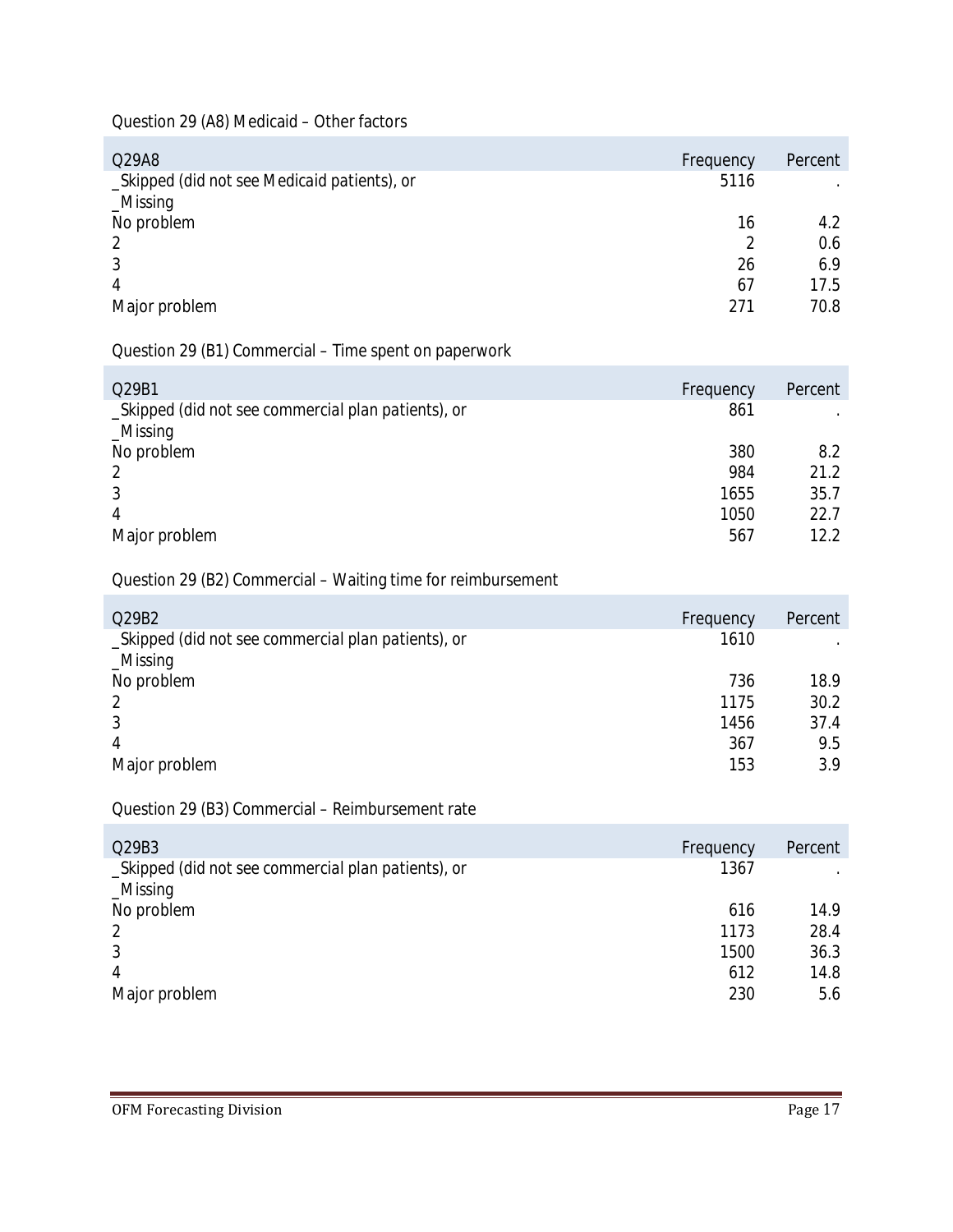Question 29 (B4) Commercial – Patient acceptance of treatment options

| Q29B4                                               | Frequency | Percent |
|-----------------------------------------------------|-----------|---------|
| _Skipped (did not see commercial plan patients), or | 948       |         |
| $_M$ issing                                         |           |         |
| No problem                                          | 1070      | 23.5    |
| 2                                                   | 1939      | 42.6    |
| 3                                                   | 1227      | 27.0    |
| 4                                                   | 267       | 5.9     |
| Major problem                                       | 47        | 1.0     |

Question 29 (B5) Commercial – Length of patient visit

| Q29B5                                               | Frequency | Percent |
|-----------------------------------------------------|-----------|---------|
| _Skipped (did not see commercial plan patients), or | 914       |         |
| $_M$ issing                                         |           |         |
| No problem                                          | 1026      | 22.2    |
|                                                     | 1601      | 34.9    |
| 3                                                   | 1457      | 31.8    |
| 4                                                   | 390       | 8.5     |
| Major problem                                       | 110       | 2.4     |

#### Question 29 (B6) Commercial – Acceptance of referrals by specialists

| Q29B6                                               | Frequency | Percent |
|-----------------------------------------------------|-----------|---------|
| _Skipped (did not see commercial plan patients), or | 975       |         |
| $_M$ issing                                         |           |         |
| No problem                                          | 1980      | 43.8    |
| 2                                                   | 1626      | 35.9    |
| 3                                                   | 663       | 14.7    |
| 4                                                   | 186       | 4.1     |
| Major problem                                       | 68        | 1.5     |

Question 29 (B7) Commercial – Complexity of patient needs

| Q29B7                                               | Frequency | Percent |
|-----------------------------------------------------|-----------|---------|
| _Skipped (did not see commercial plan patients), or | 916       |         |
| $_M$ issing                                         |           |         |
| No problem                                          | 518       | 11.3    |
| $\mathcal{P}$                                       | 1580      | 34.5    |
|                                                     | 1872      | 40.9    |
| 4                                                   | 459       | 10.0    |
| Major problem                                       | 153       | 3.3     |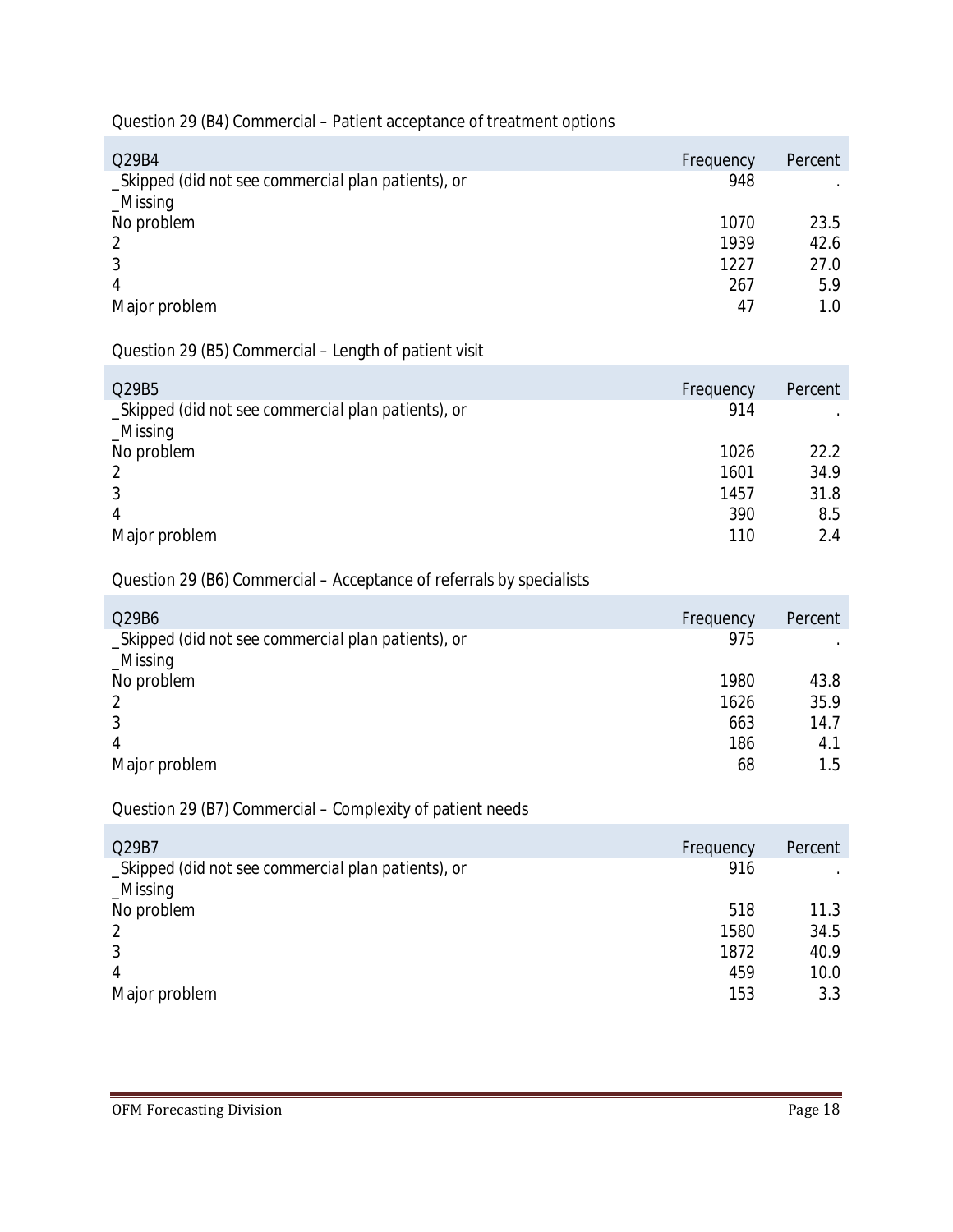Question 29 (B8) Commercial – Other factors

| Frequency | Percent |
|-----------|---------|
| 5211      |         |
|           |         |
| 45        | 15.8    |
| 72        | 25.3    |
| 58        | 20.4    |
| 39        | 13.5    |
| 72        | 25.1    |
|           |         |

## **Section V – Practice History**

Question 30 - How many years have you practiced as a licensed physician in the U.S.?

| Q30n              | Frequency | Percent |
|-------------------|-----------|---------|
| $\_Missing$       | 75        |         |
| $\overline{0}$    |           | 0.1     |
| Less than 5 years | 714       | 13.2    |
| 5-9 years         | 726       | 13.4    |
| 10-14 years       | 811       | 14.9    |
| 15-19 years       | 622       | 11.5    |
| 20 or more years  | 2548      | 47.0    |

#### Question 31 - How many years have you practiced as a licensed physician in WA?

| Q31n              | Frequency | Percent |
|-------------------|-----------|---------|
| $_M$ issing       | 77        |         |
| $\overline{0}$    | 11        | 0.2     |
| Less than 5 years | 1080      | 19.9    |
| 5-9 years         | 866       | 16.0    |
| 10-14 years       | 877       | 16.2    |
| 15-19 years       | 610       | 11.3    |
| 20 or more years  | 1976      | 36.5    |

#### Question 32 - When do you plan to retire?

| Q32n                                                    | Frequency | Percent |
|---------------------------------------------------------|-----------|---------|
| $\_Missing$                                             | 554       |         |
| Already retired                                         | 28        | 0.5     |
| Within the next 6 months                                | 64        | 1.3     |
| More than 6 months from now but within the next 2 years | 241       | 4.9     |
| Within the next 3 to 5 years                            | 686       | 13.9    |
| Within the next 6 to 10 years                           | 929       | 18.8    |
| More than 10 years from now                             | 2997      | 60.6    |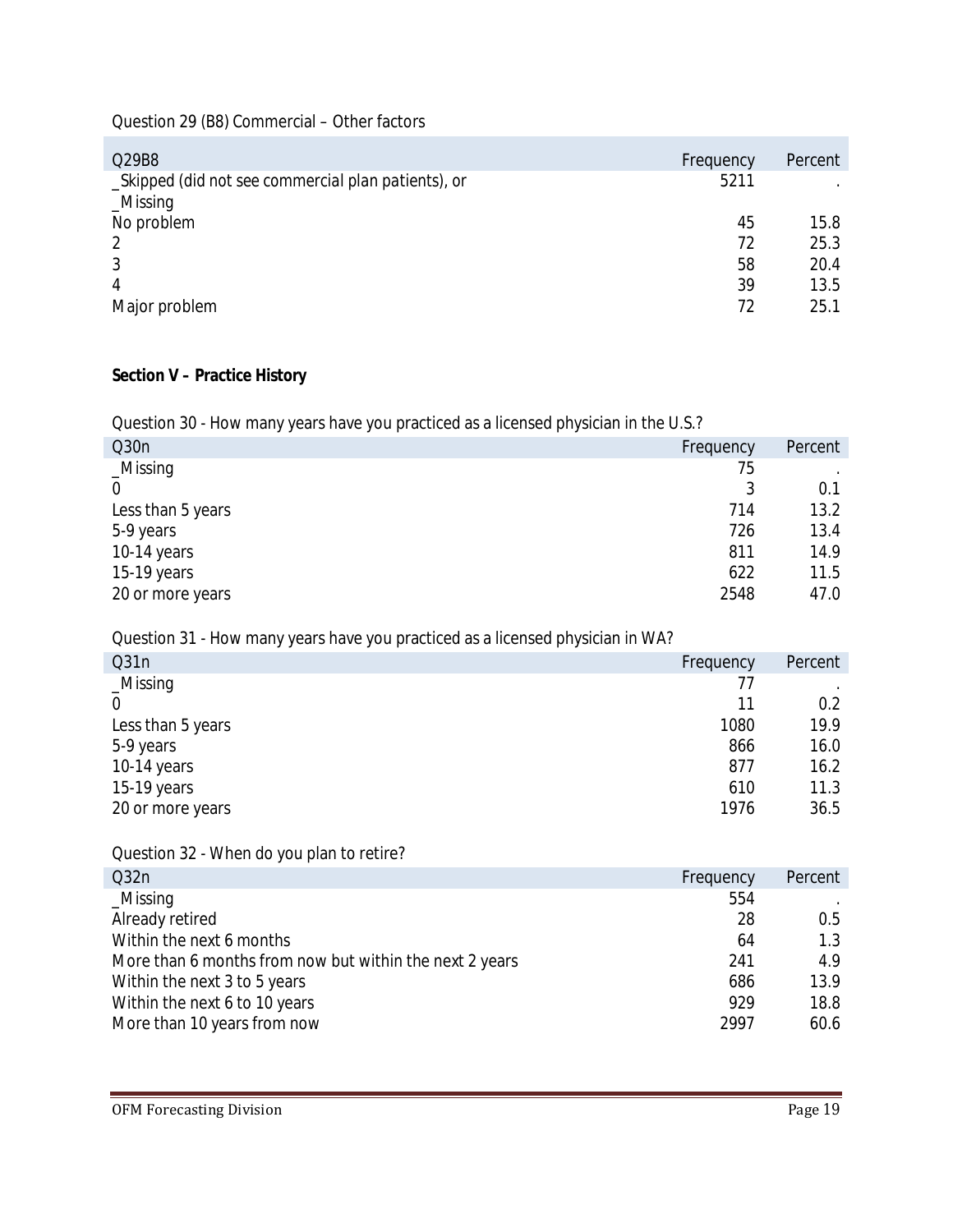#### **Section VI – Background**

Question 33 (1) - Did you earn the degree in - Doctor of Medicine (M.D.)

| $Q33_1$     | Frequency | Percent   |
|-------------|-----------|-----------|
| $_M$ issing | 23        | $\bullet$ |
| No          | 385       | 7.0       |
| Yes         | 5089      | 93.0      |

Question 33 (2) - Did you earn the degree in - Doctor of Osteopathic Medicine (D.O.)

| $Q33_2$  | Frequency | Percent |
|----------|-----------|---------|
| _Missing | 23        |         |
| No       | 5088      | 92.9    |
| Yes      | 386       | 71      |
|          |           |         |

Question 33 (3) - Did you earn the degree in - Other Medical Degrees

| Q33 <sub>3</sub> | Frequency | Percent |
|------------------|-----------|---------|
| _Missing         | 23        |         |
| No               | 5451      | 99.6    |
| Yes              | 23        | 0.4     |

Question 34 - In which U.S. state or other country (if outside the U.S.) did you obtain this medical degree?

| Q34               | Frequency | Percent |
|-------------------|-----------|---------|
| $\_Missing$       | 541       |         |
| A Foreign Country | 655       | 13.2    |
| Another US State  | 3298      | 66.5    |
| Washington        | 1004      | 20.3    |

Question 35 (1) - Were you ever in interships or residencies in - Washington State

| $Q35_1$  | Frequency | Percent          |
|----------|-----------|------------------|
| _Missing | 132       | $\sim$ 100 $\pm$ |
| No       | 3159      | 58.9             |
| Yes      | 2206      | 41.1             |
|          |           |                  |

Question 35 (2) - Were you ever in interships or residencies in - a Rural Community

| $Q35_2$<br>Frequency | Percent |
|----------------------|---------|
| _Missing<br>132      | $\cdot$ |
| No<br>4733           | 88.2    |
| Yes<br>632           | 11.8    |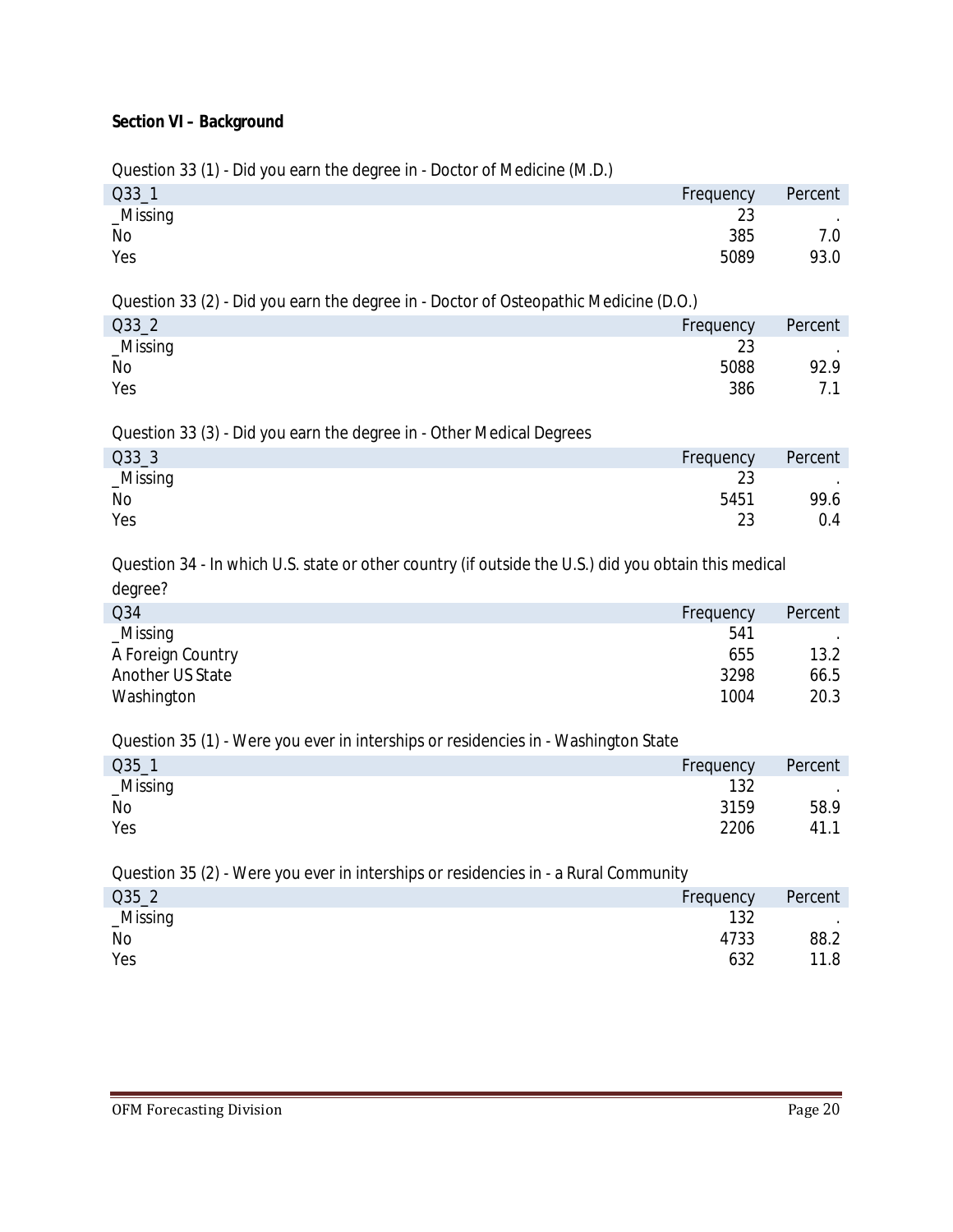| Percent |
|---------|
|         |
| 68.1    |
| 31.9    |
|         |

Question 35 (4) - Were you ever in interships or residencies in - A Predominantly Minority Community Q35\_4 Frequency Percent Number of Section 132 Percent Percent Number of Section 132 Percent Number of Section 132 Percent Number of Section 132 Percent 132 Percent Number of Section 132 Percent Number of Section 132 Percen *\_Missing* 132 . No 4564 85.1

| Yes | 801 | 14.9 |
|-----|-----|------|

Question 35 (5) - Were you ever in interships or residencies in - Were in none of those interships or residences

| $Q35-5$     | Frequency | Percent         |
|-------------|-----------|-----------------|
| $\_Missing$ | 133       | <b>Contract</b> |
| No          | 3859      | 71.9            |
| Yes         | 1506      | 28.1            |

Question 36 – Age

| Age          | Frequency | Percent |
|--------------|-----------|---------|
| Less than 35 | 585       | 10.6    |
| 35-49        | 2127      | 38.7    |
| 50-64        | 2394      | 43.5    |
| 65 plus      | 392       |         |

| Question 37 – Sex |           |         |
|-------------------|-----------|---------|
| Q37               | Frequency | Percent |
| Male              | 2981      | 54.2    |
| Female            | 2517      | 45.8    |

Question 38 - Are you Hispanic, Spanish, or Latino?

| Q38       | Frequency | Percent |
|-----------|-----------|---------|
| _Missing  |           | $\sim$  |
| Yes       | 156       | 2.9     |
| <b>No</b> | 5270      | 97.1    |

#### Question 39 (1) - What race do you consider yourself to be - White?

| $Q39_1$  | Frequency | Percent |
|----------|-----------|---------|
| _Missing | 153       | $\sim$  |
| No       | 902       | 16.9    |
| Yes      | 4443      | 83.1    |
|          |           |         |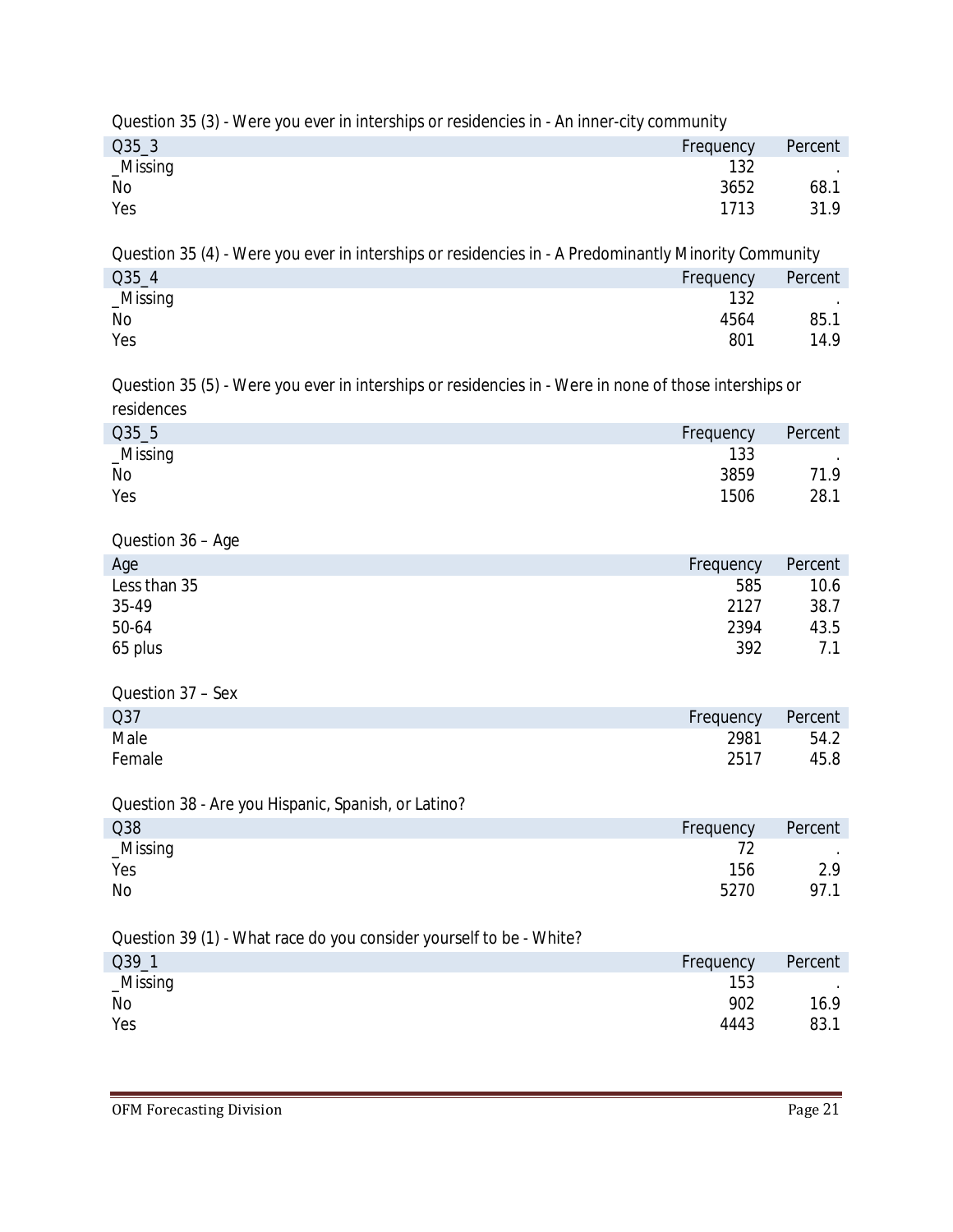| Question 39 (2) - What race do you consider yourself to be - Black or African American?                                                                                                                                                       |                                              |                                        |
|-----------------------------------------------------------------------------------------------------------------------------------------------------------------------------------------------------------------------------------------------|----------------------------------------------|----------------------------------------|
| Q39_2                                                                                                                                                                                                                                         | Frequency                                    | Percent                                |
| _Missing<br>No<br>Yes                                                                                                                                                                                                                         | 153<br>5277<br>67                            | 98.7<br>1.3                            |
| Question 39 (3) - What race do you consider yourself to be - Asian or Pacific Islander?                                                                                                                                                       |                                              |                                        |
| Q39_3                                                                                                                                                                                                                                         | Frequency                                    | Percent                                |
| _Missing<br>No<br>Yes                                                                                                                                                                                                                         | 153<br>4482<br>863                           | 83.9<br>16.1                           |
| Question 39 (4) - What race do you consider yourself to be - American Indian or Alaska Native?                                                                                                                                                |                                              |                                        |
| Q39_4                                                                                                                                                                                                                                         | Frequency                                    | Percent                                |
| _Missing<br>No<br>Yes                                                                                                                                                                                                                         | 153<br>5272<br>72                            | 98.7<br>1.3                            |
| Question 39 (5) - What race do you consider yourself to be - Other?                                                                                                                                                                           |                                              |                                        |
| Q39_5                                                                                                                                                                                                                                         | Frequency                                    | Percent                                |
| _Missing<br>No<br>Yes                                                                                                                                                                                                                         | 155<br>5253<br>100                           | 98.1<br>1.9                            |
| Question 40 - Languages you feel comfortable communicating in for most clinical purposes?                                                                                                                                                     |                                              |                                        |
| Q40x<br>_Missing<br>English Only<br>English and Spanish<br>English and Spanish and Other(s)<br>English and non-Spanish Other(s)<br>Question 41 - Are you a participating provider of any provider networks (including HMOs) in<br>Washington? | Frequency<br>66<br>3523<br>920<br>187<br>801 | Percent<br>64.9<br>16.9<br>3.4<br>14.8 |
| Q41                                                                                                                                                                                                                                           | Frequency                                    | Percent                                |
| Miccina                                                                                                                                                                                                                                       | 310                                          |                                        |

| Q41      | Frequency | Percent           |
|----------|-----------|-------------------|
| _Missing | 319       | <b>Contractor</b> |
| Yes      | 3766      | 72.7              |
| No       | 1413      | 27.3              |
|          |           |                   |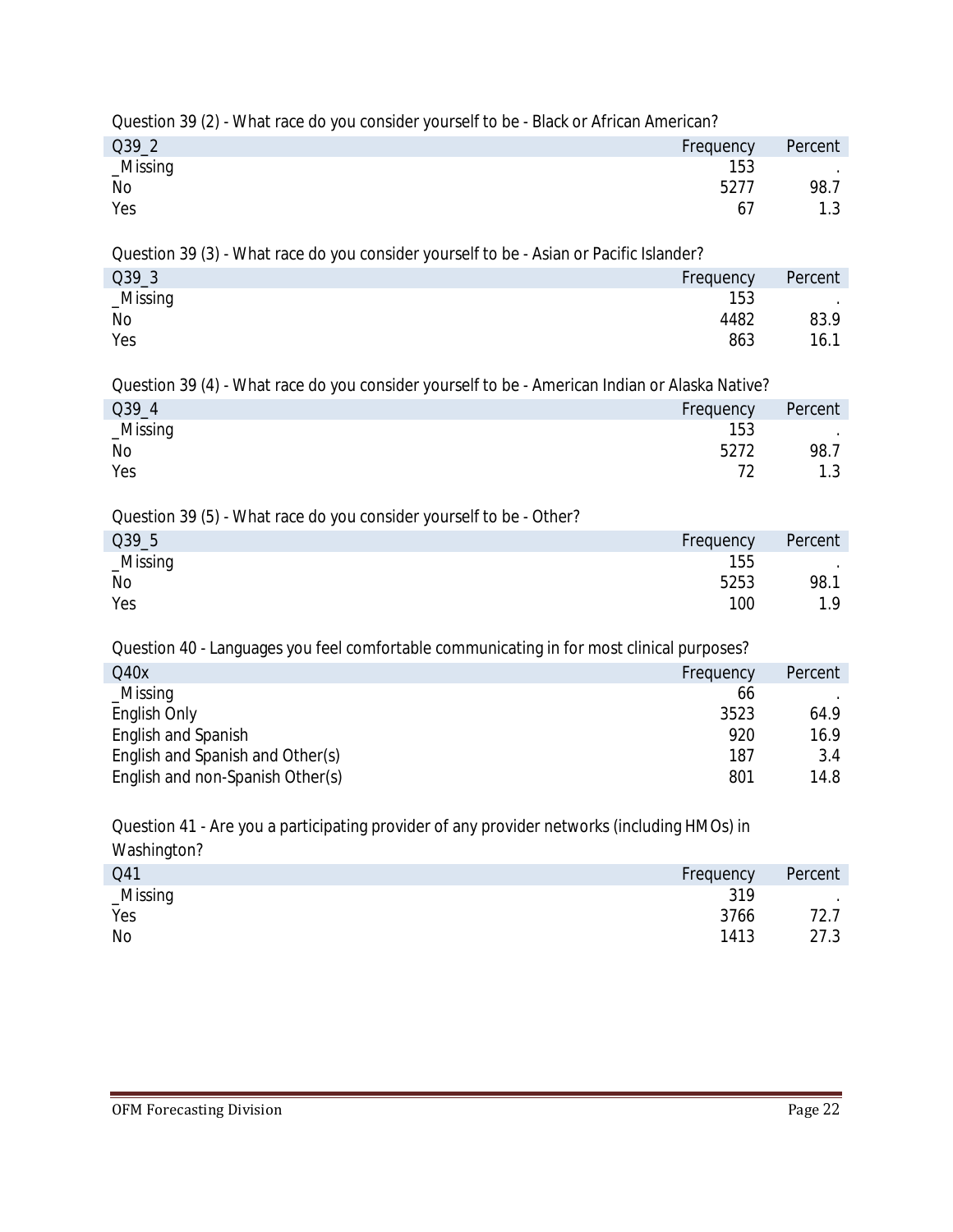Question 42 – Region of Residence

| SPS_10region_home       | Frequency | Percent |
|-------------------------|-----------|---------|
| $\_$ Missing            | 16        |         |
| <b>CLARK</b>            | 254       | 4.6     |
| <b>EAST BALANCE</b>     | 346       | 6.3     |
| <b>KING</b>             | 2277      | 41.5    |
| <b>NORTH SOUND</b>      | 333       | 6.1     |
| OTHER PUGET SOUND METRO | 421       | 7.7     |
| <b>PIERCE</b>           | 594       | 10.8    |
| <b>SNOHOMISH</b>        | 284       | 5.2     |
| <b>SPOKANE</b>          | 395       | 7.2     |
| <b>WEST BALANCE</b>     | 247       | 4.5     |
| YAKIMA - TRI CITIES     | 333       | 6.1     |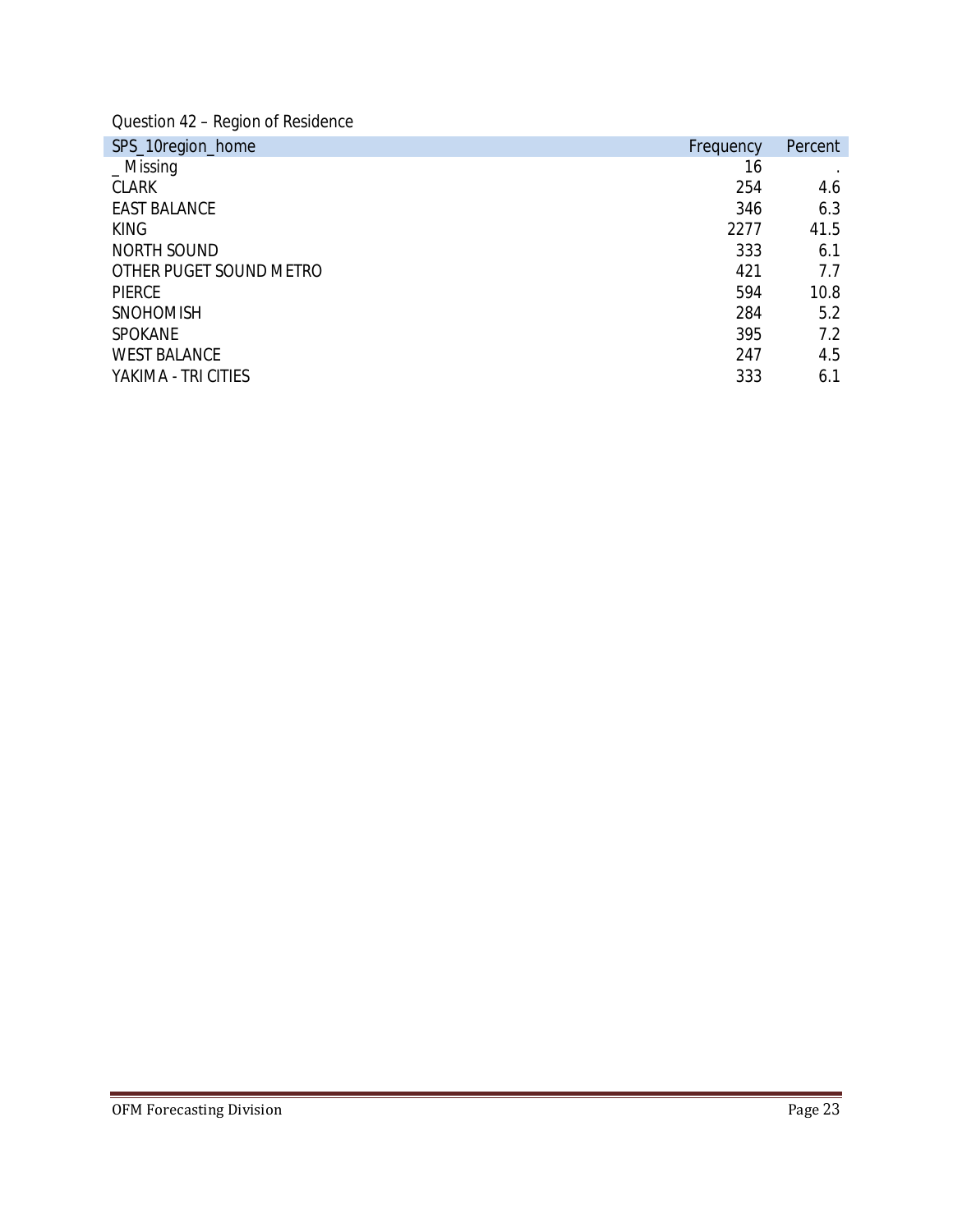**Appendix A.** *Questionnaire for 2011 Washington State Primary Care Physician Survey*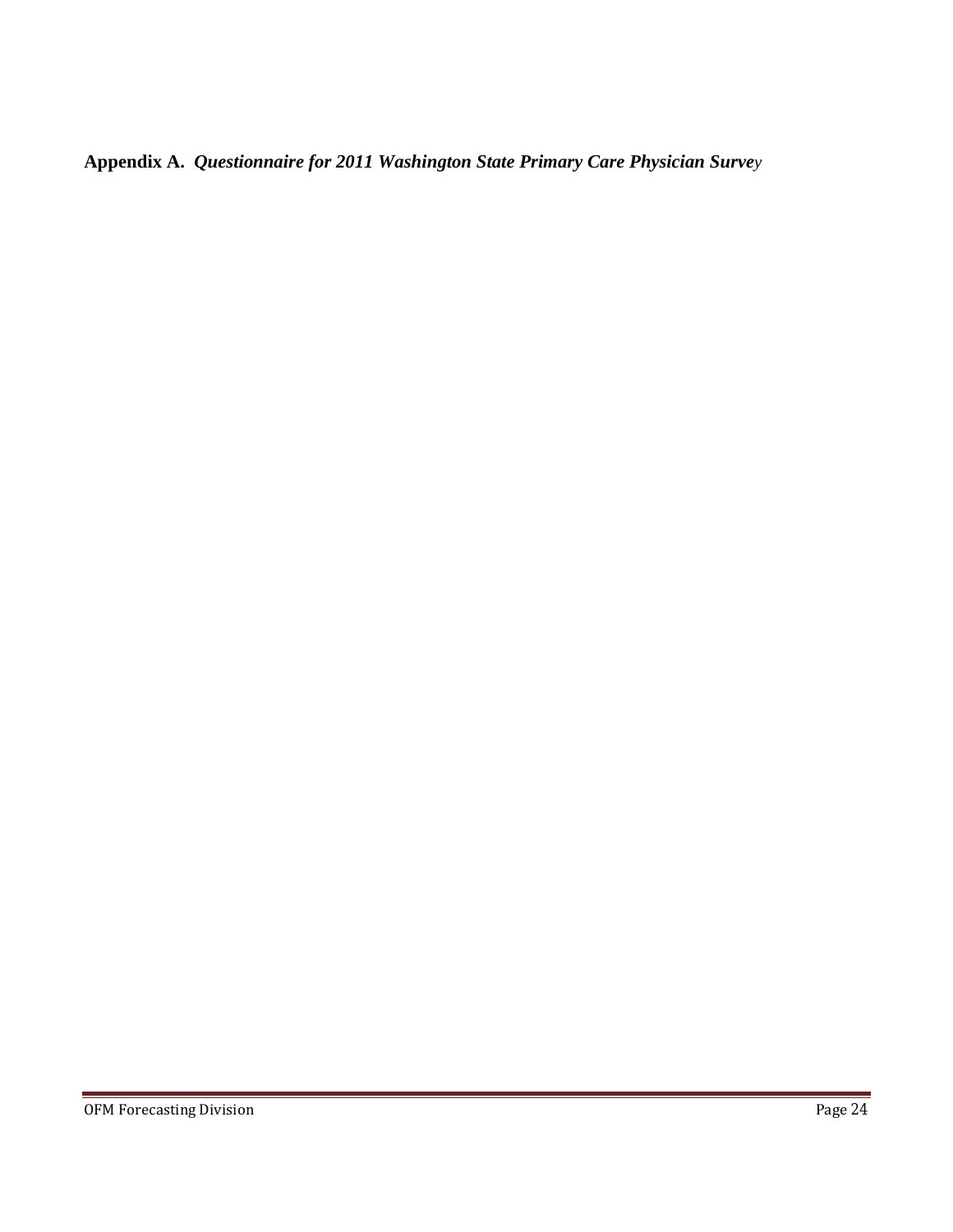# **Washington State Survey of Physicians in Family Medicine, General Practice, Internal Medicine, Pediatrics, OB/GYN, and Geriatrics**



*For your convenience, you can fill out this survey online at www.waofmsurvey.com or call the Gilmore Research Group at (866) 722-3134 to complete the survey over the phone. You will need your unique ID, which is printed on the back page of this survey.*

 $\mathbf{I}$ 

| <b>PRACTICE STATUS AND SPECIALTY</b><br>Q01. Do you currently provide any direct care for ambulatory<br>patients? PLEASE CIRCLE ONE<br>1. Yes<br>2.<br>No (IF "NO", SKIP TO QUESTION Q30)                                                                                                                           | Q06. Does your main practice site in Washington mostly<br>provide primary care?<br>1. Yes<br>2.<br>No                                                                                                                                                                                                                                                        |
|---------------------------------------------------------------------------------------------------------------------------------------------------------------------------------------------------------------------------------------------------------------------------------------------------------------------|--------------------------------------------------------------------------------------------------------------------------------------------------------------------------------------------------------------------------------------------------------------------------------------------------------------------------------------------------------------|
| Q02. Do you currently provide direct patient care only in<br>Washington, both in and outside Washington, or only outside<br>Washington? PLEASE CIRCLE ONE<br>1. Only in Washington<br>Both in and outside Washington<br>2.<br>Only outside Washington (IF "ONLY OUTSIDE<br>3.<br>WASHINGTON", SKIP TO QUESTION Q30) | Q07. Which ONE of the following best describes your main<br>practice site in Washington?<br>Private physician office/clinic<br>1.<br>Hospital outpatient clinic<br>2.<br>HMO medical center<br>3.<br>Federally Qualified Health Center (FQHC)<br>4.<br>Certified Rural Health Clinic (RHC)<br>5.<br>Other office or clinic not listed above (DESCRIBE)<br>6. |
| Q03. What is your primary specialty? (PLEASE SELECT ONE)<br><b>Family Medicine</b><br>1.<br><b>General Practice</b><br>2.                                                                                                                                                                                           | Q08. How many providers, including yourself (where<br>applicable), in each of the following categories provide care                                                                                                                                                                                                                                          |
| <b>General Internal Medicine</b><br>3.<br><b>General Pediatrics</b><br>4.<br>General OB/GYN<br>5.<br><b>General Geriatrics</b><br>6.                                                                                                                                                                                | at your main practice site in Washington? (USE ZERO IF<br>THERE IS NO ONE AT THIS SITE IN THAT CATEGORY.)<br>Number<br>οf                                                                                                                                                                                                                                    |
| Other primary specialty (SPECIFY)<br>7.<br>(IF "OTHER PRIMARY SPECIALTY", SKIP TO QUESTION                                                                                                                                                                                                                          | Providers<br><b>Family Medicine Physicians</b><br>1.<br><b>General Practice Physicians</b><br>2.                                                                                                                                                                                                                                                             |
| Q30)<br><b>PRACTICE SITE IN WASHINGTON</b>                                                                                                                                                                                                                                                                          | General Internal Medicine Physicians<br>3.<br><b>General Pediatricians</b><br>4.<br>General OB/GYNs<br>5.<br><b>General Geriatricians</b><br>6.                                                                                                                                                                                                              |
| In the following few questions, the term "main practice site in<br>Washington" refers to (1) the practice site in Washington if<br>you only work at one site in Washington, or (2) the practice<br>site in Washington where you work the most hours if you<br>work at more than one site in Washington.             | ARNPs (not CNM)<br>7.<br>Physician Assistants<br>8.<br><b>Licensed Midwives</b><br>9.<br>10. Certified Nurse Midwives (CNM-ARNP)                                                                                                                                                                                                                             |
| Q04. At how many sites in Washington do you provide direct<br>patient care?<br>Number of sites: ___________                                                                                                                                                                                                         | Q09. Do you refer patients to hospitals?<br>1. Yes<br>2.<br>No (IN "NO", SKIP TO QUESTION Q12)                                                                                                                                                                                                                                                               |
| Q05. Where are your main practice site and secondary<br>practice site (if applicable) in Washington located?<br>Main Site<br>Secondary Site<br>City:<br>1.                                                                                                                                                          | Q10. Is the hospital where you refer the largest number of<br>your patients located in Washington?<br>1. Yes<br>2.<br>No                                                                                                                                                                                                                                     |
| ZIP code:<br>2.                                                                                                                                                                                                                                                                                                     |                                                                                                                                                                                                                                                                                                                                                              |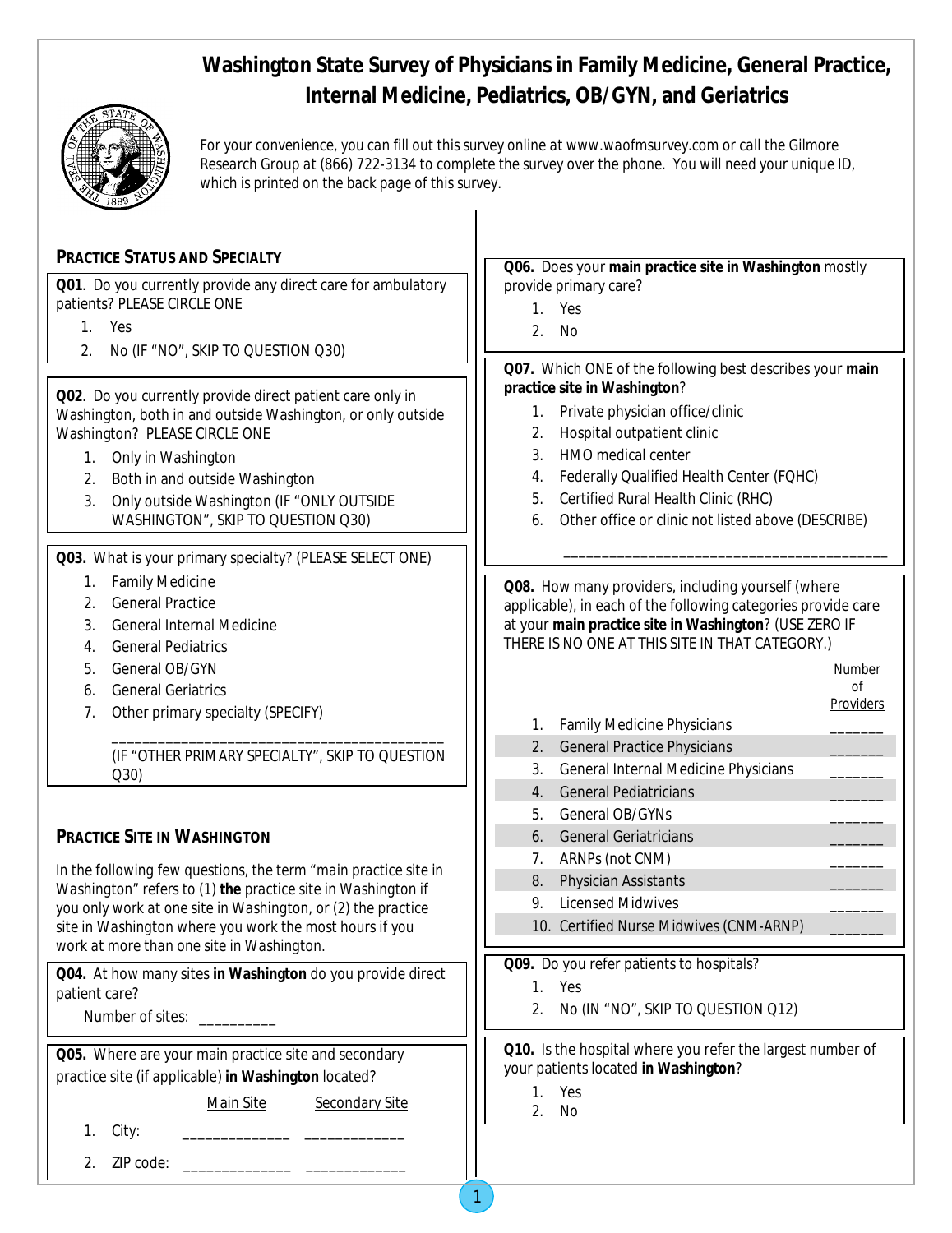| Q11. Thinking about hospitals in Washington, please provide<br>the name and the city of the hospital where you refer the<br>most patients. Check the "N/A" box if you refer all your<br>patients out of Washington.                                       | Q17. Please circle the year and month you first started<br>practicing in Washington?<br>Year:<br>2010<br>2011                                                                                                                                               |
|-----------------------------------------------------------------------------------------------------------------------------------------------------------------------------------------------------------------------------------------------------------|-------------------------------------------------------------------------------------------------------------------------------------------------------------------------------------------------------------------------------------------------------------|
|                                                                                                                                                                                                                                                           | Month:<br>Jan Feb Mar Apr May Jun<br>Jul Aug Sep Oct Nov Dec                                                                                                                                                                                                |
| City:                                                                                                                                                                                                                                                     |                                                                                                                                                                                                                                                             |
| • N/A - I refer all my patients out of Washington.                                                                                                                                                                                                        | <b>PATIENT SERVICE</b>                                                                                                                                                                                                                                      |
| <b>PRACTICE ACTIVITIES</b>                                                                                                                                                                                                                                |                                                                                                                                                                                                                                                             |
| Q12. During your last typical work week, approximately how<br>many hours did you spend on the following physician<br>activities at all your practice sites in Washington? Do not<br>include on-call time.<br><b>Hours</b>                                 | Q18. During 2010 at all your practice sites in Washington,<br>what was your patient panel size if you worked for an HMO<br>or about how many unique patients did you provide care for<br>if you worked in a non-HMO setting? Your best estimate is<br>fine. |
| 1. Direct patient care                                                                                                                                                                                                                                    | Number of patients: _________                                                                                                                                                                                                                               |
| Includes: seeing patients, reviewing<br>tests, preparing for and performing<br>surgery/procedures, providing other<br>related patient care services                                                                                                       | Q19. Approximately what percent of these patients were<br>covered by Medicaid only?<br>Percent Medicaid only: __________                                                                                                                                    |
| Administration of clinical practice<br>2.                                                                                                                                                                                                                 |                                                                                                                                                                                                                                                             |
| Other physician activities<br>3.<br>Total hours (ADD ITEMS 1-3)<br>4.                                                                                                                                                                                     | Q20. Are you yourself currently accepting any new patients<br>at your main practice site in Washington?<br>1. Yes                                                                                                                                           |
| Q13. Thinking about the time you spent on direct patient care                                                                                                                                                                                             | 2. No (SKIP TO QUESTION Q23)                                                                                                                                                                                                                                |
| during your last typical work week in Washington, how much<br>of that time was spent on providing primary care?<br>$1.$ All<br>2. Most<br>3. About half                                                                                                   | Q21. Currently, about how many more new patients do you<br>yourself plan to accept at this site?<br>Number of new patients: ________                                                                                                                        |
| Less than half<br>4.<br>5.<br>None                                                                                                                                                                                                                        | Q22. Of the total new patients you plan to accept, about how<br>many Medicaid patients would you be willing to accept?<br>$1.$ All                                                                                                                          |
| Q14. During your last typical work week, approximately how<br>many hours did you spend on the following physician activities<br>at all your practice sites outside Washington? Do not include<br>on-call time. Check the "N/A" box if you do not practice | 2.<br>Most<br>About half<br>3.<br>Less than half<br>4.<br>5.<br>None                                                                                                                                                                                        |
| outside Washington.                                                                                                                                                                                                                                       |                                                                                                                                                                                                                                                             |
| <b>Hours</b><br>Direct patient care<br>1.<br>Administration of clinical practice<br>2.                                                                                                                                                                    | Q23. Are you yourself accepting any new patients at any<br>other practice sites in Washington? Check the box for "N/A"<br>box if you practice at only one site in Washington.<br>1. Yes                                                                     |
| Other physician activities<br>3.                                                                                                                                                                                                                          | No (SKIP TO QUESTION Q25)<br>2.                                                                                                                                                                                                                             |
| Total hours (ADD ITEMS 1-3)<br>4.<br>• N/A - I do not practice outside Washington.                                                                                                                                                                        | • N/A - I only practice at one site. (SKIP TO QUESTION<br>Q <sub>25</sub>                                                                                                                                                                                   |
| Q15. Approximately how many weeks did you work as a                                                                                                                                                                                                       |                                                                                                                                                                                                                                                             |
| physician in 2010? (Do not include time spent at professional<br>conferences, military service, vacation, and other absences.)                                                                                                                            | Q24. Are you yourself accepting any new Medicaid patients<br>at any of the other practice sites in Washington?<br>1. Yes                                                                                                                                    |
| Number of weeks:                                                                                                                                                                                                                                          | 2.<br>No                                                                                                                                                                                                                                                    |
| Q16. Did you start practicing in Washington before 2010?<br>1. Yes (SKIP TO QUESTION Q18)<br>2.<br>No                                                                                                                                                     |                                                                                                                                                                                                                                                             |
|                                                                                                                                                                                                                                                           |                                                                                                                                                                                                                                                             |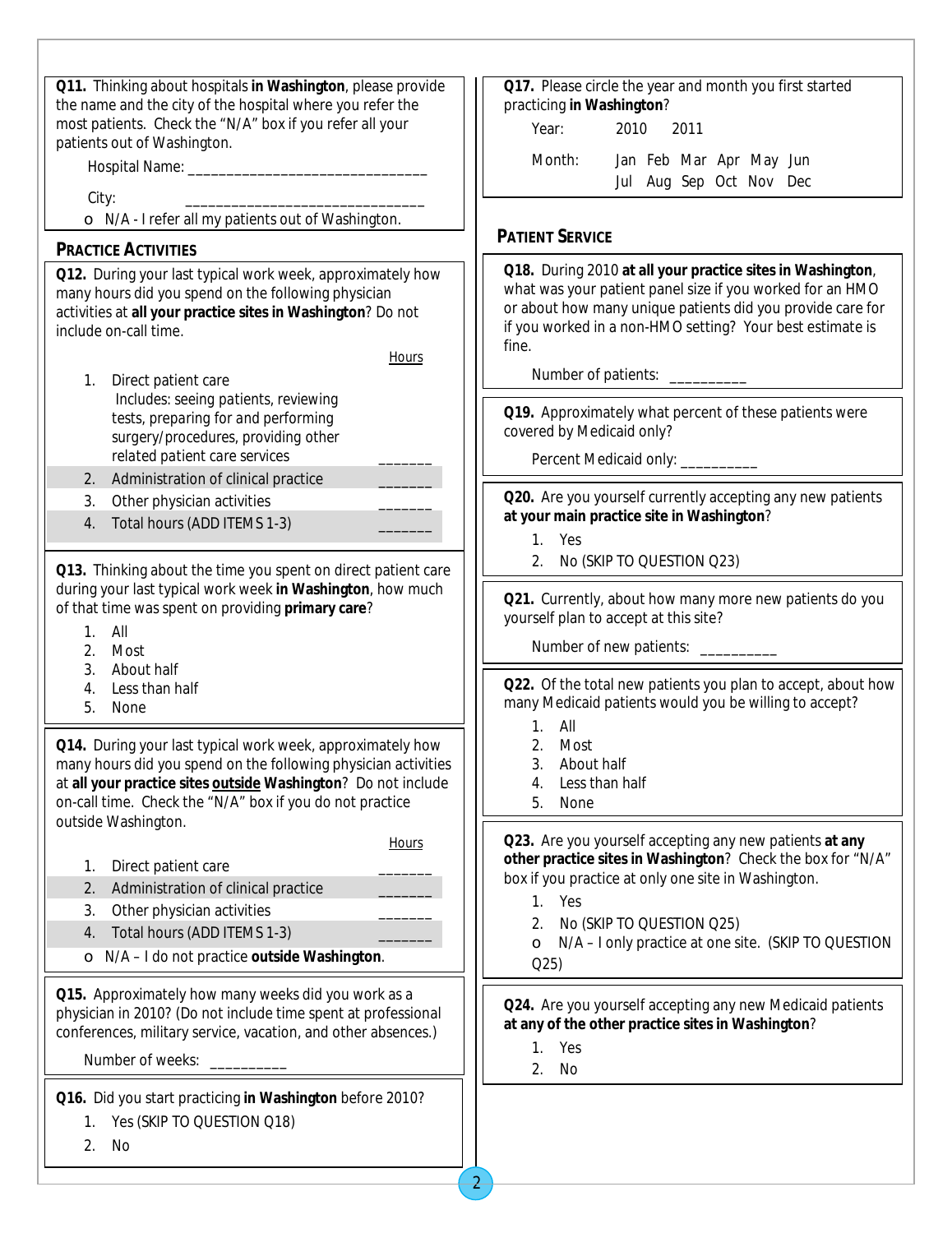**Q25.** Thinking about **all your practice sites in Washington**, during your last typical week of work, **how many patient visits** did you personally have in each of the following settings? Your best estimate is fine.

Please count as one visit each time you saw a patient or provided a telemedicine consultation (e.g. telephone and email in lieu of an office visit) to a patient. Circle "N/A" if the category does not apply to you (for instance, you don't do hospital rounds).

|   | Visits in the office and outpatient clinics | Visits        | N/A |
|---|---------------------------------------------|---------------|-----|
|   | 2. Visits on hospital rounds                | <b>Visits</b> | N/A |
|   | Visits in nursing homes and patients' homes | Visits        | N/A |
|   | 4. Telephone consultations                  | <b>Visits</b> | N/A |
| 5 | Email/Other electronic consultations        | Visits        | N/A |

**Q26.** Do you normally see patients in early morning, evening, or weekend hours at your **main practice site in Washington**?

1. Yes

2. No

**Q27.** Do you have a need for interpreter services for your patients at **your main practice site in Washington**?

1. Yes

2. No (IF"NO", SKIP TO QUESTION Q29)

**Q28.** Do you have adequate access to interpreter services at **your main practice site in Washington**?

- 1. Yes
- 2. No

**Q29.** On the scale of 1 to 5, where 1 means "No Problem" and 5 means "Major Problem," please rate each factors listed on the left of the table below in terms of how they affect your practice for Medicaid patients and commercial plan patients. Check the "N/A" box under "Medicaid Patients" or "Commercial Plan Patients" if you do not see patients covered by that source.

|    |                                         |    |                      | <b>Medicaid Patients</b> |                               |   |        | <b>Commercial Plan Patients</b>                          |   |                |   |
|----|-----------------------------------------|----|----------------------|--------------------------|-------------------------------|---|--------|----------------------------------------------------------|---|----------------|---|
|    |                                         | ΙI |                      |                          | $N/A - I$ do not see patients |   | $\Box$ | $N/A - I$ do not see patients                            |   |                |   |
|    |                                         |    | covered by Medicaid. |                          |                               |   |        | covered by commercial plans.                             |   |                |   |
|    |                                         |    |                      |                          |                               |   |        | CIRCLE A NUMBER FROM 1 THROUGH 5 IN EACH RECTANGLE WHERE |   |                |   |
|    |                                         |    |                      |                          |                               |   |        | 1 MEANS "NO PROBLEM" AND 5 MEANS "MAJOR PROBLEM".        |   |                |   |
|    | Time spent on paperwork                 |    |                      | 3                        |                               | 5 |        |                                                          | 3 | 4              | 5 |
|    | Waiting time for reimbursement          |    | $\mathfrak{D}$       | 3                        | $\overline{4}$                | 5 |        | $\mathfrak{D}$                                           | 3 | 4              | 5 |
| 3. | Reimbursement rate                      |    | $\mathfrak{D}$       | 3                        | 4                             | 5 |        | $\mathfrak{D}$                                           | 3 | 4              | 5 |
| 4. | Patient acceptance of treatment options |    | $\mathfrak{D}$       | 3                        | 4                             | 5 |        | $\mathcal{P}$                                            | 3 | $\overline{4}$ | 5 |
| 5. | Length of patient visit                 |    | $\mathfrak{D}$       | 3                        | 4                             | 5 |        | $\mathfrak{D}$                                           | 3 | 4              | 5 |
| 6. | Acceptance of referrals by specialists  |    |                      | 3                        | 4                             | 5 |        | $\mathfrak{D}$                                           | 3 | 4              | 5 |
|    | Complexity of patient needs             |    |                      | 3                        | 4                             | 5 |        | $\mathfrak{p}$                                           | 3 | 4              | 5 |
| 8. | Other (DESCRIBE): _                     |    |                      |                          |                               |   |        |                                                          |   |                |   |
|    |                                         |    |                      |                          |                               | 5 |        |                                                          |   |                | 5 |

## **PRACTICE HISTORY**

**Q30.** How many total years have you practiced as a licensed physician in the U.S.?

Number of Years:

**Q31.** How many total years have you practiced as a licensed physician **in Washington**?

Number of Years:

- **Q32.** When do you plan to retire?
	- 1. Already retired
	- 2. Within the next 6 months
	- 3. More than 6 months from now but within the next 2 years
	- 4. Within the next 3 to 5 years
	- 5. Within the next 6 to 10 years
	- 6. More than 10 years from now
	- 7. Don't know/Not sure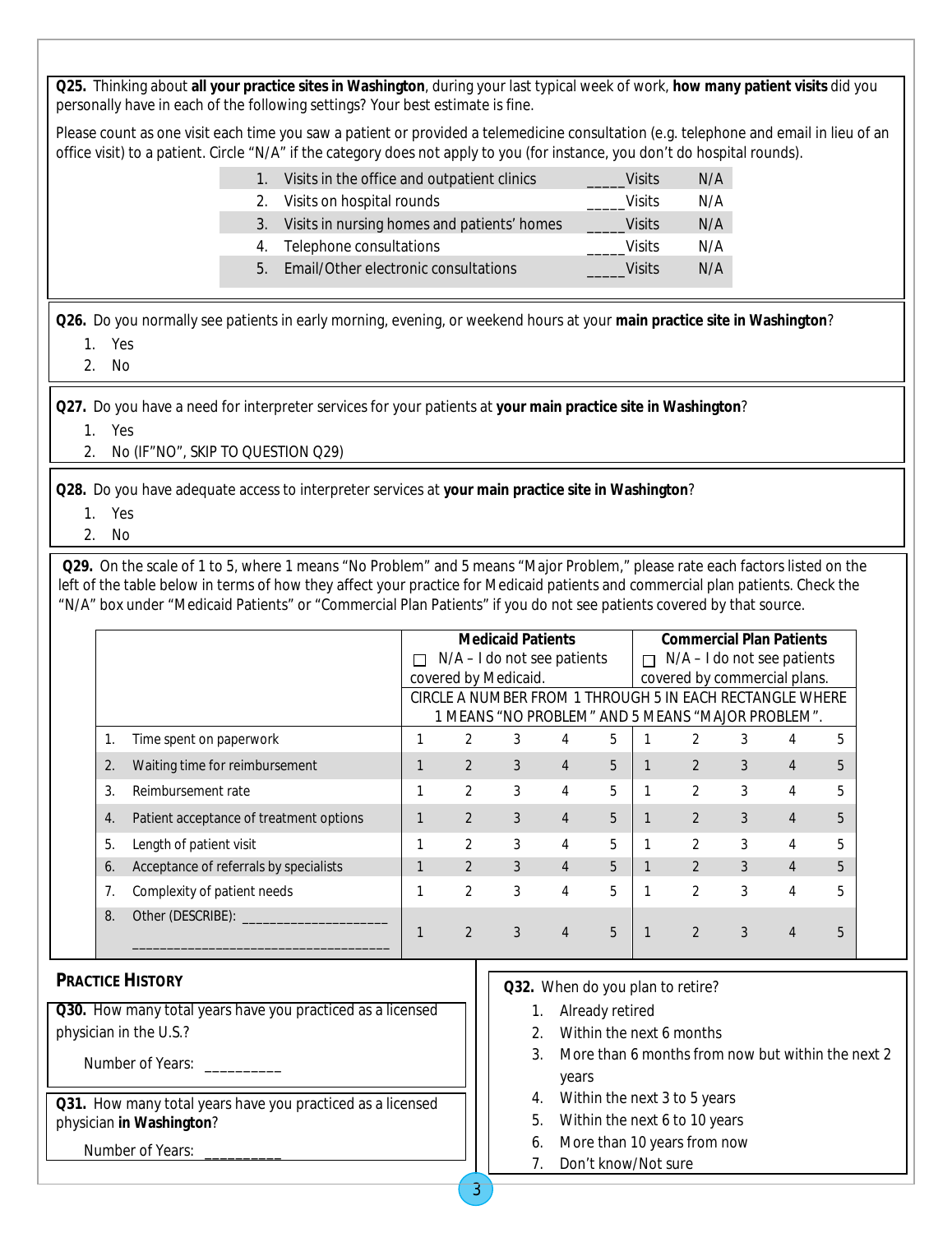#### **BACKGROUND Q33.** Which medical degree have you obtained? 1. Doctor of Medicine (M.D.) 2. Doctor of Osteopathic Medicine (D.O.) 3. Other medical degree (SPECIFY) \_\_\_\_\_\_\_\_\_\_\_\_\_\_\_\_\_\_\_\_\_\_\_\_\_\_\_\_\_\_\_\_\_\_\_\_\_\_\_\_\_\_\_ **Q34.** In which U.S. state or other country (if outside the U.S.) did you obtain this medical degree? 1. U.S. State (USE STATE ABBREVIATION) 2. Other country (GIVE COUNTRY NAME) \_\_\_\_\_\_\_\_\_\_\_\_\_\_\_\_\_\_\_\_\_\_\_\_\_\_\_\_\_\_\_\_\_\_\_\_\_\_\_\_\_\_\_ **Q35.** Were you ever in any internships or residencies in the following places? PLEASE CIRCLE ALL THAT APPLY 1. Washington State 2. A rural community 3. An inner-city community 4. A predominantly minority community 5. None of the above **Q36.** What is your year of birth? Year: **Q37.** What is your sex? 1. Male 2. Female **Q38.** Are you Hispanic, Spanish, or Latino? 1. Yes 2. No **Q39.** What race do you consider yourself to be? PLEASE CIRCLE ALL THAT APPLY. 1. White 2. Black or African American 3. Asian or Pacific Islander 4. American Indian or Alaska Native 5. Other (DESCRIBE) \_\_\_\_\_\_\_\_\_\_\_\_\_\_\_\_\_\_\_\_\_\_\_\_\_\_\_\_\_\_\_\_\_\_\_\_\_\_\_\_\_\_\_ 6. Don't know **Q40.** In addition to English, what languages do you feel comfortable communicating in for most clinical purposes? CIRCLE ALL THAT APPLY. 1. None (English only) 2. Spanish 3. Other language(s) (SPECIFY) \_\_\_\_\_\_\_\_\_\_\_\_\_\_\_\_\_\_\_\_\_\_\_\_\_\_\_\_\_\_\_\_\_\_\_\_\_\_\_\_\_\_\_ **Q41.** Are you a participating provider of any provider networks (including HMOs) in Washington? 1. Yes 2. No **Q42.** Do you currently reside in Washington State? 1. Yes Home ZIP Code: 2. No Home State: **Q43.** Please select one from the following. 1. I am the addressed physician and I filled out the survey myself. 2. I am a staff member associated with the addressed physician who gave me permission to fill out this survey on his/her behalf. 3. The addressed physician and an associated staff member filled out the survey jointly. **Q44.** Would you be interested in being on a focus group panel to provide in-depth input on your primary care practice experience and how the federal Affordable Care Act (ACA) may reshape it? 1. Yes  $\blacktriangleright$  Please provide your contact information Name: \_\_\_\_\_\_\_\_\_\_\_\_\_\_\_\_\_\_\_\_\_\_\_\_\_\_\_\_\_\_\_\_\_ Phone: \_\_\_\_\_\_\_\_\_\_\_\_\_\_\_\_\_\_\_\_\_\_\_\_\_\_\_\_\_\_\_\_\_ Email: \_\_\_\_\_\_\_\_\_\_\_\_\_\_\_\_\_\_\_\_\_\_\_\_\_\_\_\_\_\_\_\_\_ 2. No If you are interested in receiving the final results from the survey or have any additional comments, please contact Washington State Office of Financial Management at [forecasting@ofm.wa.gov](mailto:forecasting@ofm.wa.gov)

# *Thank you for your participation*.

Please return the completed survey in the pre-paid envelope to:

4

**Gilmore Research Group 2101 4th Avenue, 8th Floor**

Seattle, WA 98121 <insert pin>